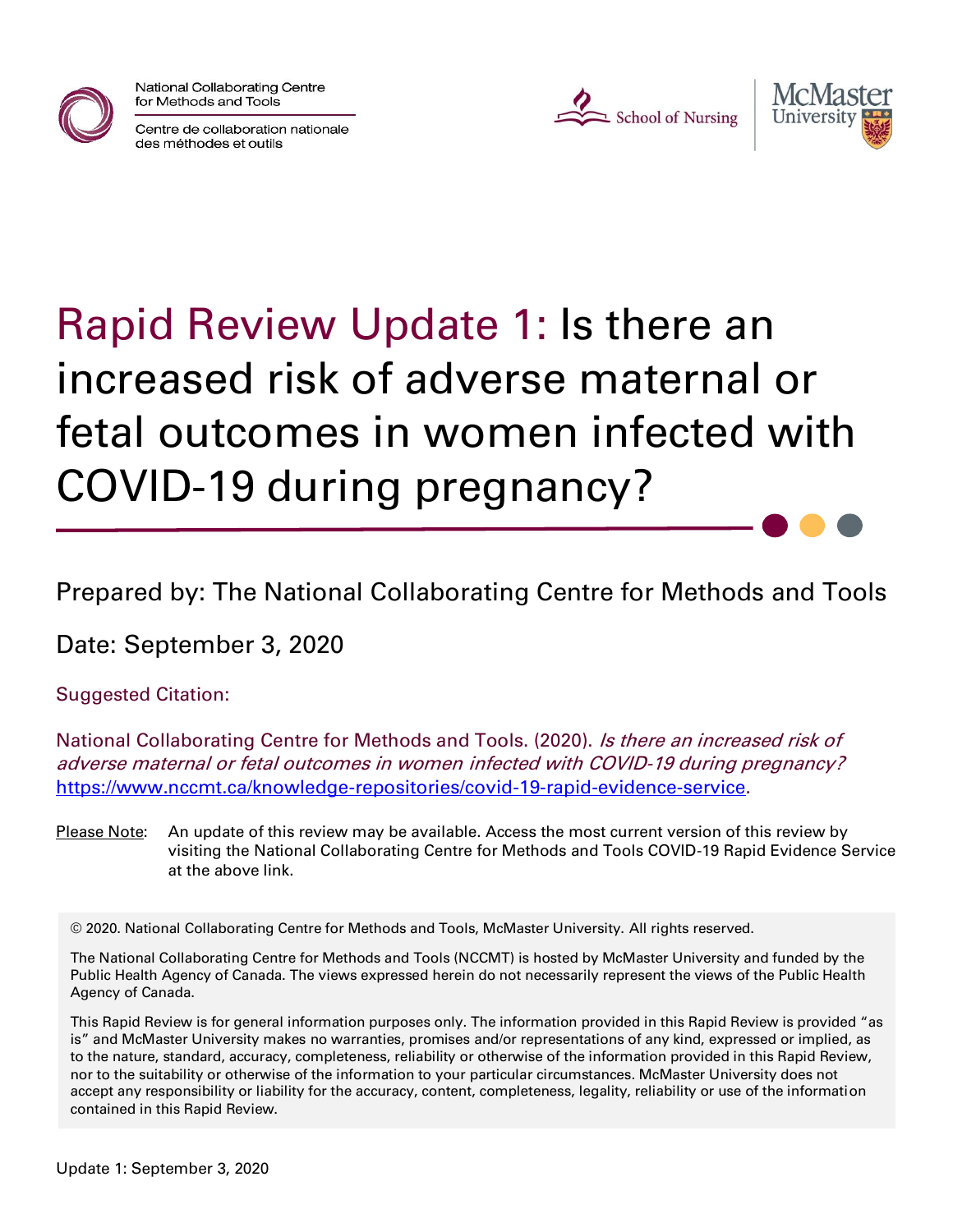## **Executive Summary**

#### **Background**

Understanding the implications of COVID-19 infection during pregnancy may help public health practitioners to support expectant parents, and may guide obstetric care for patients with COVID-19.

This rapid review was produced to support public health decision makers' response to the coronavirus disease 2019 (COVID-19) pandemic. This review seeks to identify, appraise, and summarize emerging research evidence to support evidence-informed decision making.

This rapid review is based on the most recent research evidence available at the time of release. A previous version was completed on May 15, 2020. This updated version includes evidence available up to August 17, 2020.

In this rapid evidence review, we answer the question: **Is there an increased risk of adverse maternal or fetal outcomes in women infected with COVID-19 during pregnancy?**

#### What has changed in this version?

- Many more syntheses are emerging in the recently found evidence. Only syntheses published since April 2020, that included quality appraisal of included studies, were added to this update.
- One meta-analysis showed no difference in the rate of pre-term birth or low birthweight among pregnant women with COVID-19 infection compared to non-infected women.

#### Key Points

- **Maternal outcomes**: Overall, the available evidence shows a low risk of adverse maternal outcomes associated with COVID-19 infection, although most studies do not compare rates to those of non-infected women. The overall certainty of this evidence related to maternal outcomes is very low (GRADE), and findings are very likely to change as more evidence accumulates.
- **Labour and delivery outcomes**: A meta-analysis showed no difference in the rate of preterm birth among women infected with COVID-19 infection compared to non-infected women. Syntheses report rates of pre-term birth between 20-39% of cases, and a rate for cesarean deliveries among women with COVID-19 of between 48-96% (although the clinical indications for cesarean in these cases are not well described), and the limited available evidence suggests that vaginal delivery can be safe. The overall certainty of this evidence related to labour and delivery outcomes is very low (GRADE), and findings are very likely to change as more evidence accumulates.
- **Fetal and neonatal outcomes**: A meta-analysis found no difference in rates of low birthweight for infected versus non-infected pregnant women. Rates of fetal death and stillbirth are between <1-10%. In syntheses reporting on neonatal COVID-19 infection, between 0-7% of neonates were infected, although it is not known if they were infected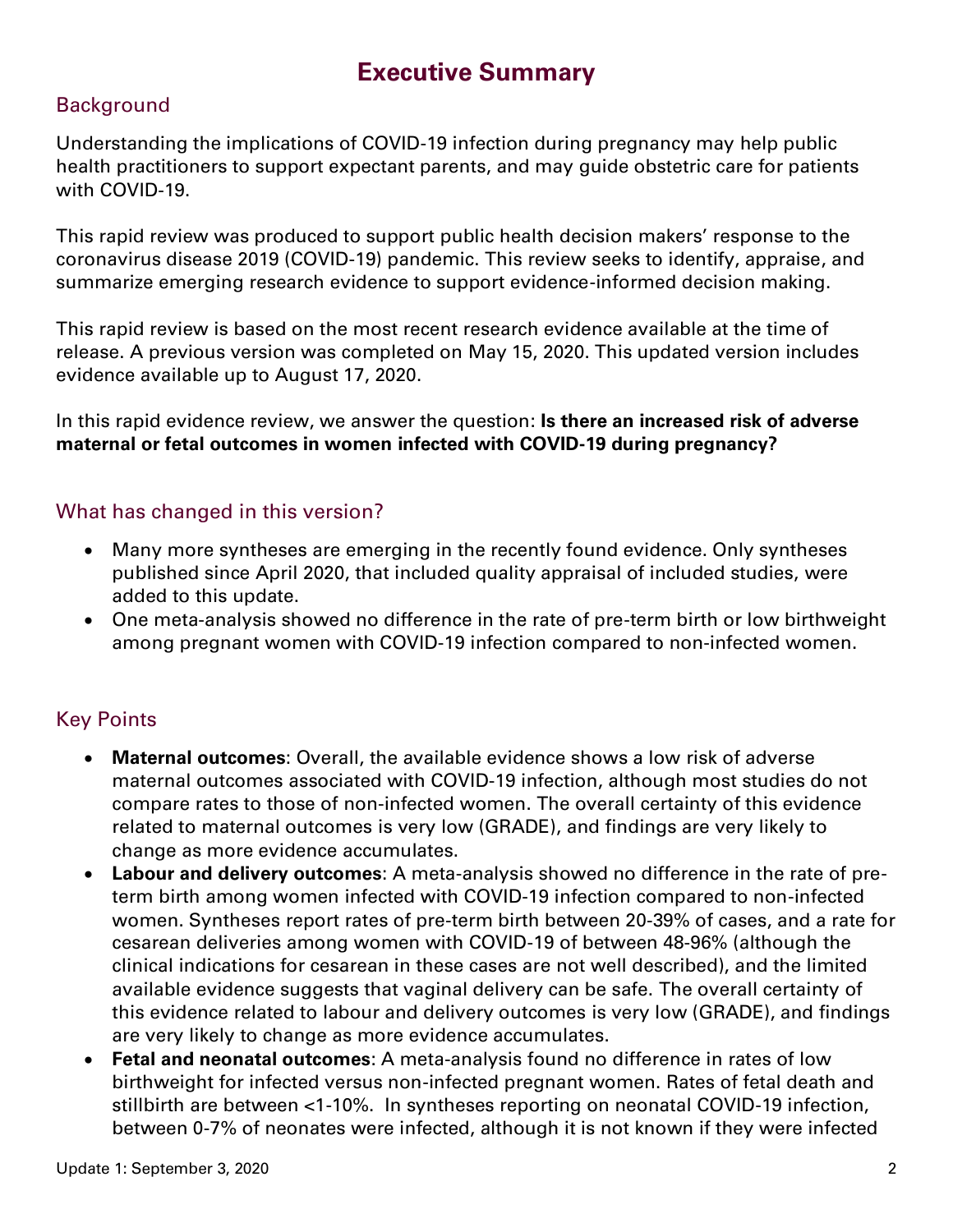before or during delivery, or after delivery through exposure to infected health care workers. There is no definitive evidence of vertical transmission. The overall certainty of this evidence related to fetal and neonatal outcomes is very low (GRADE), and findings are very likely to change as more evidence accumulates.

#### Overview of Evidence and Knowledge Gaps

- This rapid review has focused on syntheses. Much of the available evidence comes from case reports and case series, which have an inherently high risk of bias due to the likelihood of selection bias (i.e., those who are included in the study are fundamentally different from those who were not in the study) and lack of a comparison group needed to properly identify elevated rates. Only one synthesis meta-analyzed outcomes for pregnant women with COVID-19 infection versus non-infected pregnant women, based on the results of three studies.
- Although several syntheses exist, there is a large amount of overlap of single studies within the reviews. For example, the same eight observed cases of maternal death were reported in two syntheses; the same neonatal deaths were reported in more than one review. Similarly, the high rate of cesarean delivery may be overestimated due to the same deliveries being reported in multiple reviews. Some syntheses made efforts to eliminate duplicated cases across studies.
- There is a large number of syntheses available at the time of this update our search located 52 completed syntheses and 41 in progress. Of the available syntheses, this update included seven, published since April 2020 and that undertook quality appraisal of included primary studies. The majority of available syntheses are of low quality, with many lacking methodological details as well as not appraising the quality of included studies. More, rigorous, primary studies are needed, and as they become available, global collaboration is needed to produce a small number of rigorous systematic reviews and meta-analyses.
- Evidence on maternal, fetal and neonate outcomes among women with COVID-19 infection is lacking, particularly for women who are infected in the first and second trimesters.
- It is not known whether COVID-19 infection resulted in clinical indication for cesarean delivery or whether clinician preference determined the method of delivery.
- It is not known whether the reported rate of cesarean delivery or pre-term delivery for women with COVID-19 infection is significantly higher than usual at these locations.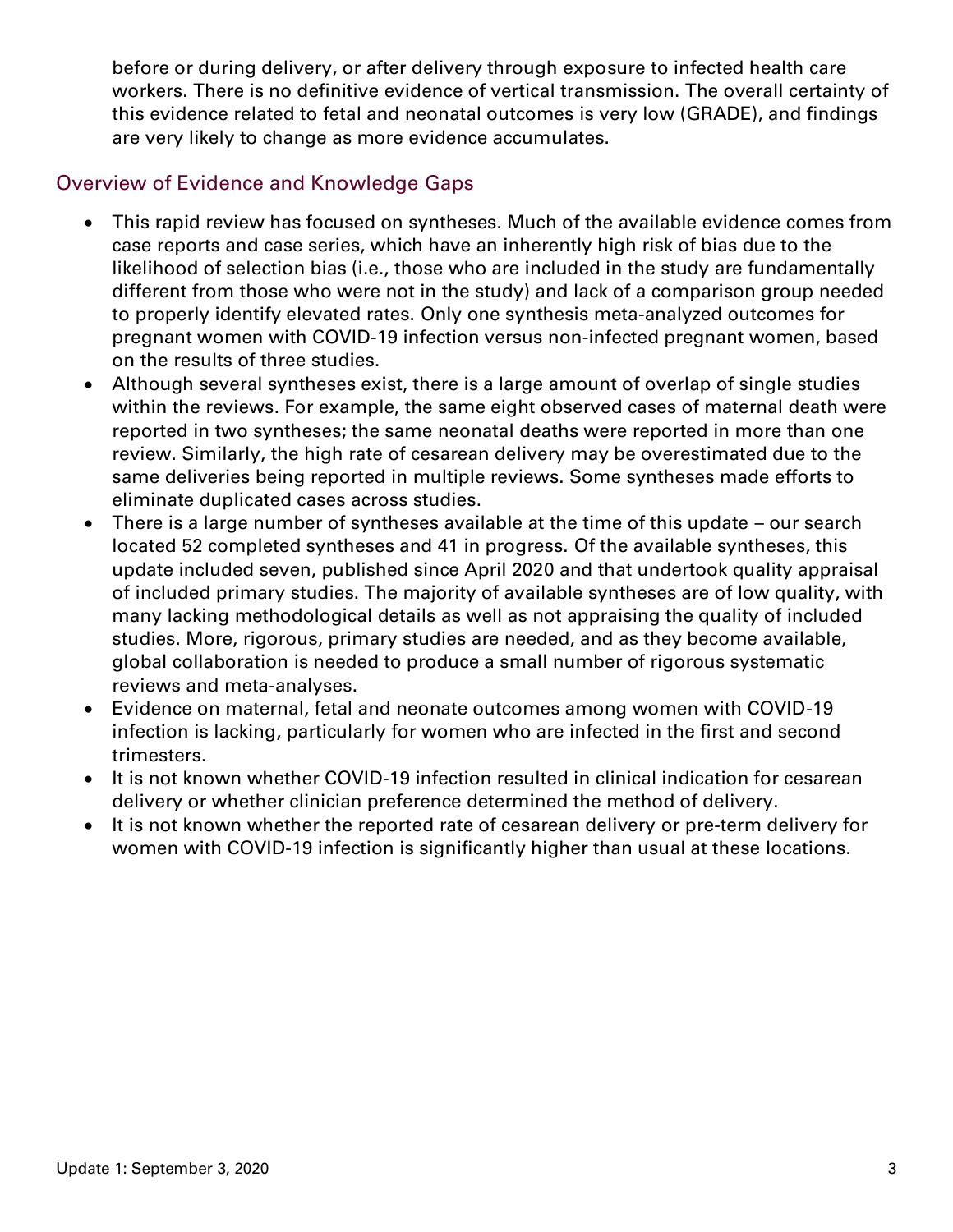## **Methods**

#### Research Question

Is there an increased risk of adverse maternal or fetal outcomes in women infected with COVID-19 during pregnancy?

#### **Search**

On May 7, 2020, and again on August 17, 2020, the following databases were searched:

- Pubmed's curated COVID-19 literature hub: [LitCovid](https://www.ncbi.nlm.nih.gov/research/coronavirus/)
- [Trip Medical Database](https://www.tripdatabase.com/)
- World Health Organization's [Global literature on coronavirus disease](https://search.bvsalud.org/global-literature-on-novel-coronavirus-2019-ncov/)
- Joanna Briggs Institute [COVID-19 Special Collection](https://joannabriggs.org/ebp/covid-19)
- [COVID-19 Evidence Alerts](https://plus.mcmaster.ca/COVID-19/Home) from McMaster PLUS™
- [Public Health +](https://www.nccmt.ca/knowledge-repositories/public-health-plus)
- [COVID-19 Living Overview of the Evidence \(L·OVE\)](https://app.iloveevidence.com/loves/5e6fdb9669c00e4ac072701d)
- [McMaster +](https://plus.mcmaster.ca/McMasterPLUSDB/)
- Cochrane [COVID-19 Special Collections](https://www.cochranelibrary.com/covid-19)
- Cochrane Rapid Reviews **Question Bank**
- Oxford [COVID-19 Evidence Service](https://www.cebm.net/covid-19/)
- Oxford COVID-19 Evidence Service: [Current Questions Under Review](https://www.cebm.net/covid-19/current-questions-under-review/)
- Guidelines International Network [\(GIN\)](https://g-i-n.net/)
- [CovidReview](https://covidreview.ca/)
- [Prospero Registry of Systematic Reviews](https://www.crd.york.ac.uk/prospero/display_record.php?RecordID=193751)
- NCCMT [COVID-19 Rapid Evidence Reviews](https://www.nccmt.ca/knowledge-repositories/covid-19-evidence-reviews)
- [MedRxiv preprint server](https://www.medrxiv.org/)
- [PubMed](https://pubmed.ncbi.nlm.nih.gov/) database

A copy of the search strategy is available on request.

#### What has changed in the methods for this version?

Only syntheses published since April 2020, that included quality appraisal of included studies, were added to this update. Single studies previously included were removed in this update, given the large number of syntheses now available.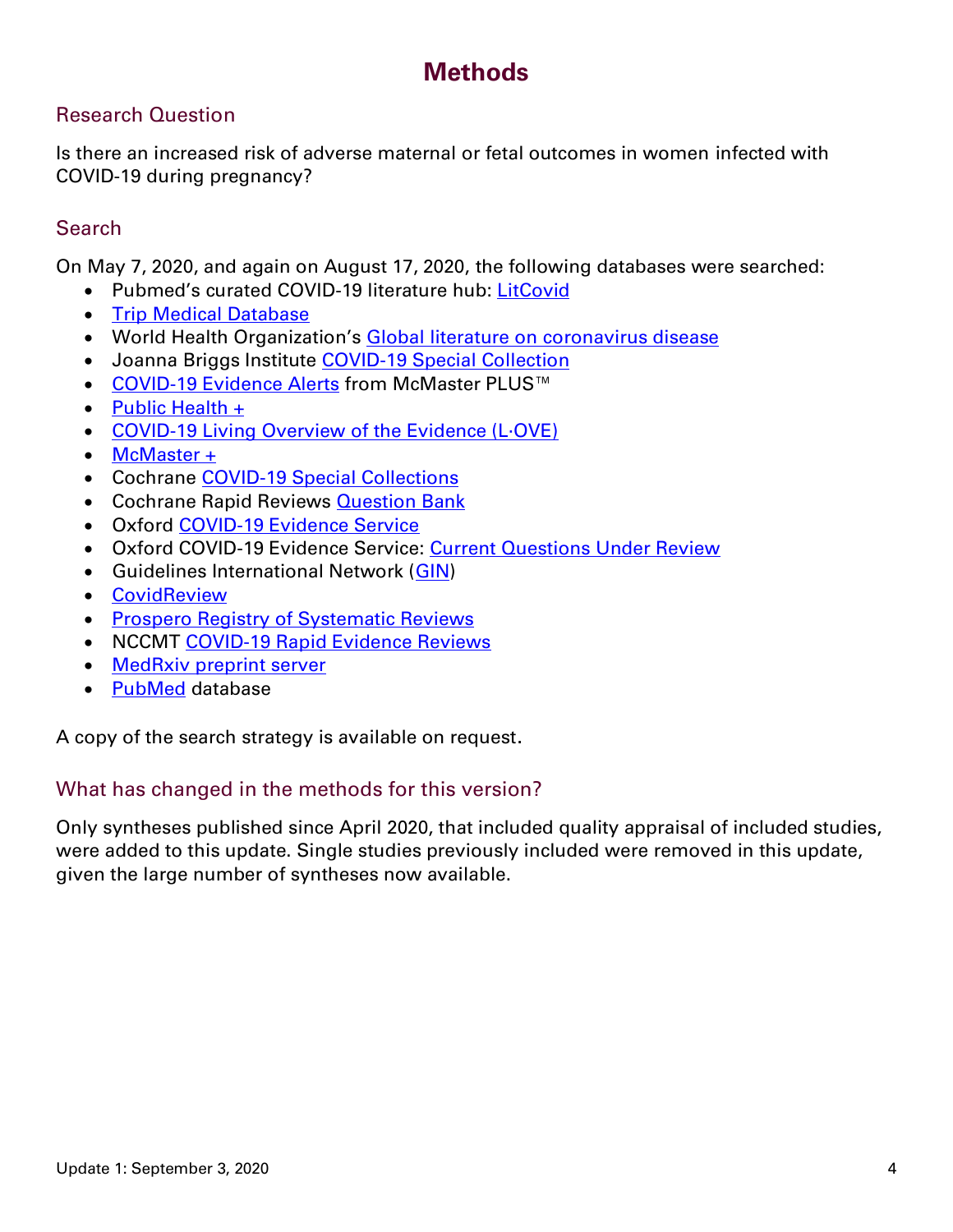#### Study Selection Criteria

The search results were first screened for recent guidelines and syntheses. English- and French-language, peer-reviewed sources and sources published ahead-of-print before peer review were included. In the update, only recent syntheses that included quality appraisal of included studies were added.

|                    | <b>Inclusion Criteria</b>                                                                                                                                                                                                                                                                                         | <b>Exclusion Criteria</b> |
|--------------------|-------------------------------------------------------------------------------------------------------------------------------------------------------------------------------------------------------------------------------------------------------------------------------------------------------------------|---------------------------|
| Population         | Pregnant women                                                                                                                                                                                                                                                                                                    |                           |
| Intervention       | COVID-19 infection                                                                                                                                                                                                                                                                                                |                           |
| <b>Comparisons</b> |                                                                                                                                                                                                                                                                                                                   |                           |
| <b>Outcomes</b>    | <b>Maternal outcomes including:</b><br>Mortality; Clinical features and<br>symptoms<br><b>Fetal/Neonatal outcomes including:</b><br>Miscarriage/stillbirth/mortality;<br>Birthweight; COVID-19 infection;<br><b>Vertical transmission</b><br><b>Labour and delivery outcomes</b><br>including: Preterm; Cesarean. |                           |

#### Data Extraction and Synthesis

Data relevant to the research question, such as study design, setting, location, population characteristics, interventions or exposure and outcomes were extracted when reported. We synthesized the results narratively due to the variation in methodology and outcomes for the included studies.

#### Appraisal of Evidence Quality

We evaluated the quality of included evidence using critical appraisal tools as indicated by the study design below. Quality assessment was completed by one reviewer and verified by a second reviewer. Conflicts were resolved through discussion.

| <b>Study Design</b> | <b>Critical Appraisal Tool</b>                                      |
|---------------------|---------------------------------------------------------------------|
| Synthesis           | Assessing the Methodological Quality of Systematic Reviews (AMSTAR) |
|                     | <b>AMSTAR 1 Tool</b>                                                |

Completed quality assessments for each included study are available on request.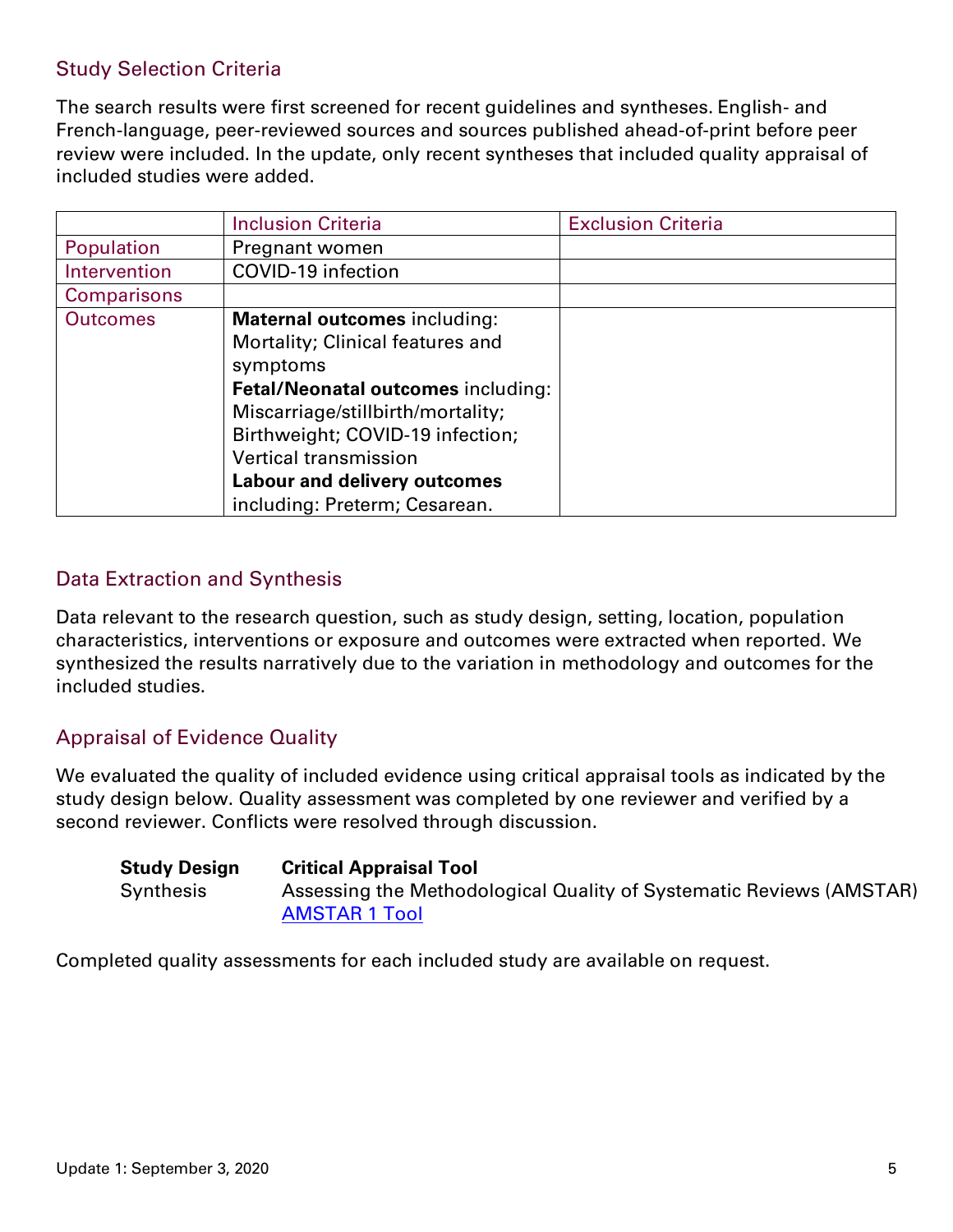The Grading of Recommendations, Assessment, Development and Evaluations [\(GRADE\)](https://gdt.gradepro.org/app/handbook/handbook.html) approach was used to assess the certainty in the findings based on eight key domains.

In the GRADE approach to quality of evidence, **observational studies,** as included in this review, provide **low quality** evidence, and this assessment can be further reduced based on other domains:

- High risk of bias
- Inconsistency in effects
- Indirectness of interventions/outcomes
- Imprecision in effect estimate
- Publication bias

and can be upgraded based on:

- Large effect
- Dose-response relationship
- Accounting for confounding.

The overall certainty in the evidence for each outcome was determined taking the characteristics of the available evidence into account (observational studies, some not peerreviewed, unaccounted-for potential confounding factors, imprecise estimates, lack of valid comparison groups for most studies). A judgement of 'overall certainty is low (or very low)' means that the findings are likely or very likely to change as more evidence accumulates.

## **Findings**

### Summary of Evidence Quality

This version adds seven new completed syntheses and removes three singles studies, for a total of 18 publications included in this review. Case reports and case series were excluded from this update, due to the risk of bias inherent in these study designs and the availability of more rigorous evidence.

| <b>Outcome</b>            | Evidence found             |                | Overall certainty in<br>evidence |
|---------------------------|----------------------------|----------------|----------------------------------|
| <b>Maternal mortality</b> | <b>Completed syntheses</b> | 3              | Very low                         |
| <b>Maternal clinical</b>  | <b>Completed syntheses</b> | $\overline{7}$ | Very low                         |
| characteristics           |                            |                |                                  |
| Fetal/neonatal            | Completed syntheses        | 10             | Very low                         |
| mortality                 |                            |                |                                  |
| Birthweight               | Completed syntheses        | $\overline{2}$ | Low                              |
| Newborn COVID-19          | <b>Completed syntheses</b> | 6              | Low                              |
| infection                 |                            |                |                                  |
| Vertical transmission     | <b>Completed syntheses</b> | 5              | Very low                         |
| Pre-term birth            | <b>Completed syntheses</b> | 6              | Low                              |
| Cesarean                  | <b>Completed syntheses</b> | 11             | Very low                         |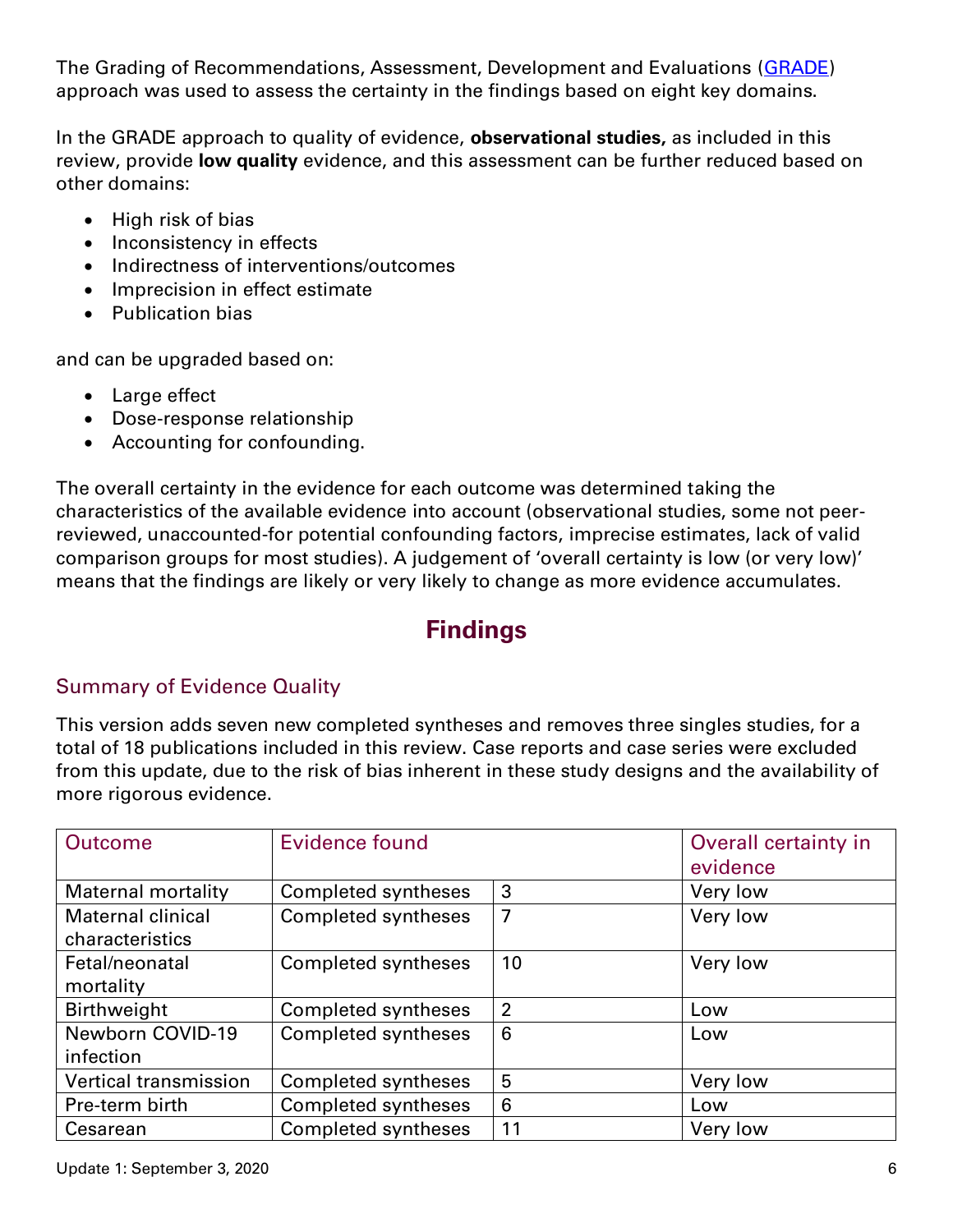#### Warning

Given the need to make emerging COVID-19 evidence quickly available, many emerging studies have not been peer reviewed. As such, we advise caution when using and interpreting the evidence included in this rapid review. We have provided an assessment of the overall certainty of the evidence and a summary of the quality of the evidence as low, moderate, or high to support the process of decision making. Where possible, make decisions using the highest quality evidence available.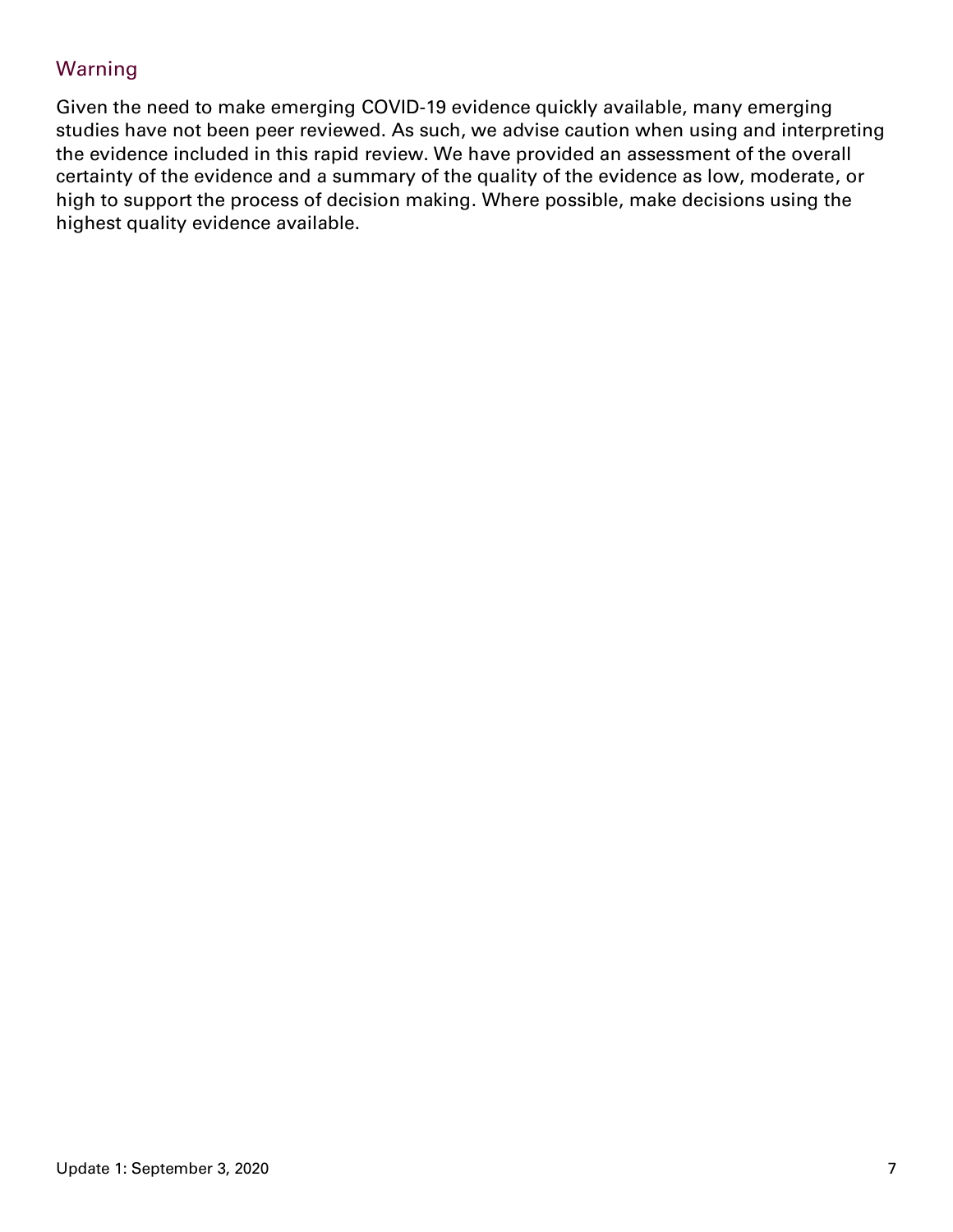| <b>Reference</b>                                                                                                                                                                                                                  | <b>Date</b><br><b>Released</b>                           | <b>Review Question</b><br>[Population (P),<br>Exposure (E),<br><b>Comparison (C),</b><br><b>Outcomes (O)]</b>                                                                                                                                                                                       | <b>Description of</b><br><b>Included Studies</b>                                                                                                   | <b>Summary of Findings</b>                                                                                                                                                                                                                                                                                                                                                                                                                                                                                                                                                                                                                                                                                                                                                                                                                                                                                                                                                                   | <b>Quality</b><br>Rating:<br><b>Synthesis</b> | <b>Quality</b><br><b>Rating:</b><br><b>Included</b><br><b>Studies</b> |
|-----------------------------------------------------------------------------------------------------------------------------------------------------------------------------------------------------------------------------------|----------------------------------------------------------|-----------------------------------------------------------------------------------------------------------------------------------------------------------------------------------------------------------------------------------------------------------------------------------------------------|----------------------------------------------------------------------------------------------------------------------------------------------------|----------------------------------------------------------------------------------------------------------------------------------------------------------------------------------------------------------------------------------------------------------------------------------------------------------------------------------------------------------------------------------------------------------------------------------------------------------------------------------------------------------------------------------------------------------------------------------------------------------------------------------------------------------------------------------------------------------------------------------------------------------------------------------------------------------------------------------------------------------------------------------------------------------------------------------------------------------------------------------------------|-----------------------------------------------|-----------------------------------------------------------------------|
| New evidence reported September 3, 2020                                                                                                                                                                                           |                                                          |                                                                                                                                                                                                                                                                                                     |                                                                                                                                                    |                                                                                                                                                                                                                                                                                                                                                                                                                                                                                                                                                                                                                                                                                                                                                                                                                                                                                                                                                                                              |                                               |                                                                       |
| Akhtar, H., Patel, C.,<br>Abuelgasim, E., &<br>Harky, A. (2020).<br>COVID-19 (SARS-<br>CoV-2) infection in<br>pregnancy: A<br>systematic review.<br>Gynecologic and<br><b>Obstetric</b><br>Investigation. Epub<br>ahead of print. | Jul 30, 2020<br>(Search<br>completed<br>May 22,<br>2020) | P: pregnant<br>women and their<br>fetuses/neonates<br>E: COVID-19<br>infection<br>C: no comparator<br>O: maternal<br>COVID-19<br>symptoms,<br>pregnancy<br>complications,<br>neonatal COVID-<br>19 symptoms,<br>neonatal health<br>status, delivery<br>timing and type,<br>vertical<br>transmission | This review<br>includes 22 case<br>reports and case<br>series, reporting<br>on 156 pregnant<br>women aged 22 to<br>42 with COVID-19<br>infections. | Outcomes reported were:<br>• 108 births (includes 4 sets of twins), 13<br>women still pregnant at time of reporting,<br>41 missing outcome data<br>• 10 fetal deaths<br>• 27 pre-term births<br>Maternal outcomes reported:<br>• 19 vaginal and 66 cesarean deliveries;<br>others unknown<br>• Most received nasal oxygen therapy<br>• 11 required mechanical ventilation<br>• Most had low lymphocytes<br>• Most had unilateral or bilateral<br>pneumonia on CT scan<br>• Symptoms were most commonly fever<br>(53%), cough (32%), malaise (13%) and<br>myalgia (11%)<br>• 8 maternal deaths<br>Fetal/neonatal outcomes included:<br>• Intrauterine distress (14%) and premature<br>rupture of membranes (8%)<br>• Symptoms were most commonly<br>shortness of breath (6%), gastrointestinal<br>symptoms (4%) and fever (3%)<br>The above outcomes were not compared to<br>pregnant women without COVID-19<br>infection.<br>Outcomes related to vertical transmission<br>were not reported. | Moderate                                      | High                                                                  |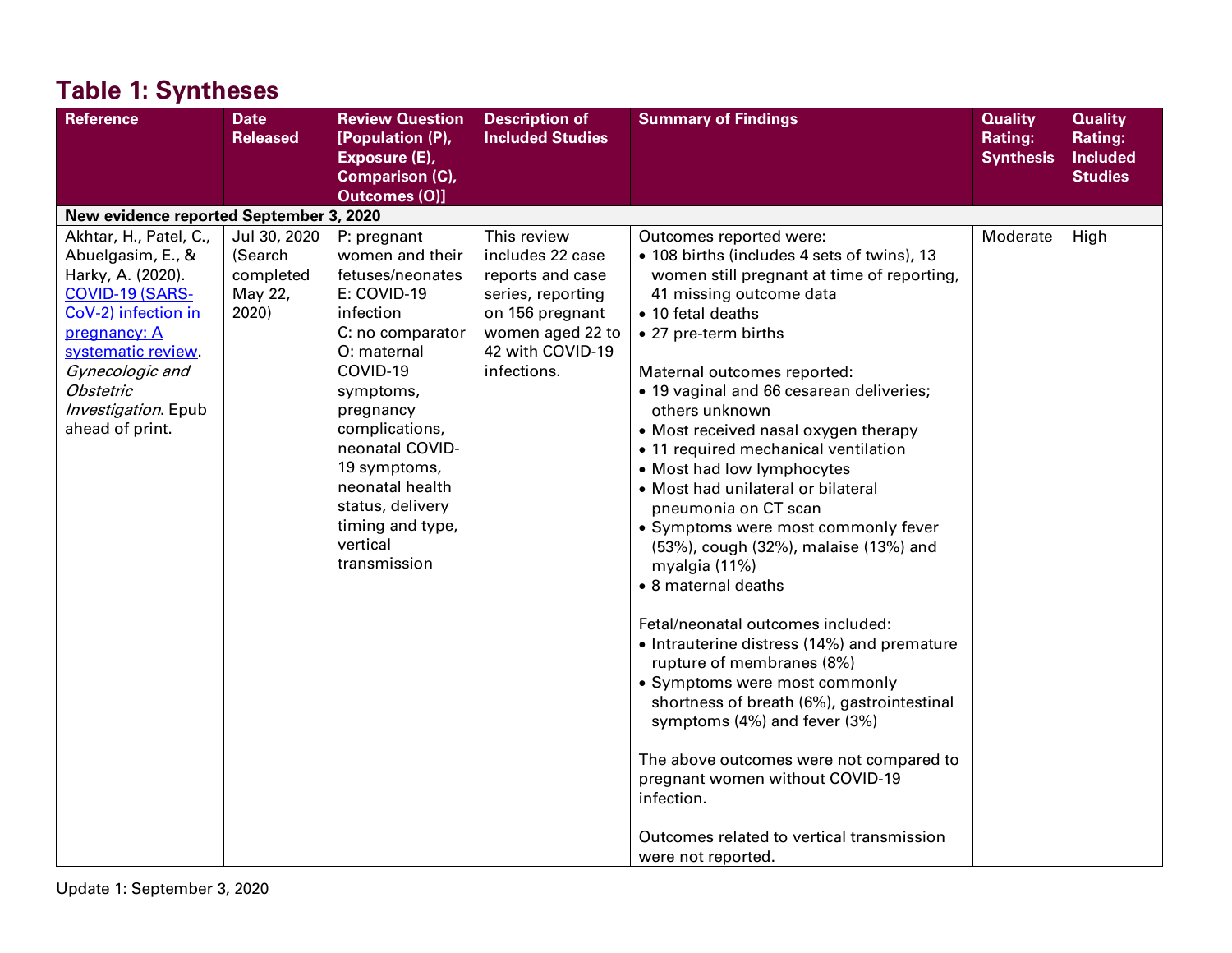| de Melo, G.C. & de<br>Araujo, K.C.G.M.<br>(2020). COVID-19<br>infection in<br>pregnant women,<br>preterm delivery,<br>birth weight, and<br>vertical<br>transmission: a<br>systematic review<br>and meta-analysis.<br><i>Cadernos de Saúde</i><br><i>Pública, 36</i> (7),<br>e00087320. | Jul 17, 2020<br>(Search<br>completed<br>May 4,<br>2020) | P: pregnant<br>women and their<br>fetuses/neonates<br>E: COVID-19<br>infection<br>C: no COVID-19<br>infection<br>O: pre-term<br>delivery,<br>neonatal health<br>status, birth<br>weight, delivery<br>timing and type,<br>vertical<br>transmission | This review<br>includes 38<br>studies reporting<br>on a total of 520<br>pregnant women<br>in their third<br>trimesters with<br>COVID-19<br>infections. Most<br>studies were from<br>China, with other<br>studies from Italy,<br>Peru, India, USA,<br>Portugal, South<br>Korea.<br>• 2 cohort studies<br>$\bullet$ 11 cross-<br>sectional studies<br>• 4 case control<br>studies<br>• 11 case reports<br>• 10 case series<br>reports | Birth outcomes were:<br>• 433 newborns (366 cesarean deliveries)<br>• Delivery outcomes for remaining<br>pregnancies not reported<br>In a meta-analysis of 3 studies, 60 pregnant<br>women with COVID-19 infection, as<br>compared to 219 without COVID-19<br>infection, found:<br>• Odds of pre-term delivery not statistically<br>significant (OR = $2.25$ , 95% CI 0.96, 5.31)<br>• Association of COVID-19 infection and<br>birthweight not statistically significant<br>$(MD = -124.16g, 95\% CI -260.54, 12.22)$<br>• 1-2% of neonates tested positive for<br>COVID-19 infection shortly after birth | Moderate | Very low |
|----------------------------------------------------------------------------------------------------------------------------------------------------------------------------------------------------------------------------------------------------------------------------------------|---------------------------------------------------------|---------------------------------------------------------------------------------------------------------------------------------------------------------------------------------------------------------------------------------------------------|-------------------------------------------------------------------------------------------------------------------------------------------------------------------------------------------------------------------------------------------------------------------------------------------------------------------------------------------------------------------------------------------------------------------------------------|------------------------------------------------------------------------------------------------------------------------------------------------------------------------------------------------------------------------------------------------------------------------------------------------------------------------------------------------------------------------------------------------------------------------------------------------------------------------------------------------------------------------------------------------------------------------------------------------------------|----------|----------|
|----------------------------------------------------------------------------------------------------------------------------------------------------------------------------------------------------------------------------------------------------------------------------------------|---------------------------------------------------------|---------------------------------------------------------------------------------------------------------------------------------------------------------------------------------------------------------------------------------------------------|-------------------------------------------------------------------------------------------------------------------------------------------------------------------------------------------------------------------------------------------------------------------------------------------------------------------------------------------------------------------------------------------------------------------------------------|------------------------------------------------------------------------------------------------------------------------------------------------------------------------------------------------------------------------------------------------------------------------------------------------------------------------------------------------------------------------------------------------------------------------------------------------------------------------------------------------------------------------------------------------------------------------------------------------------------|----------|----------|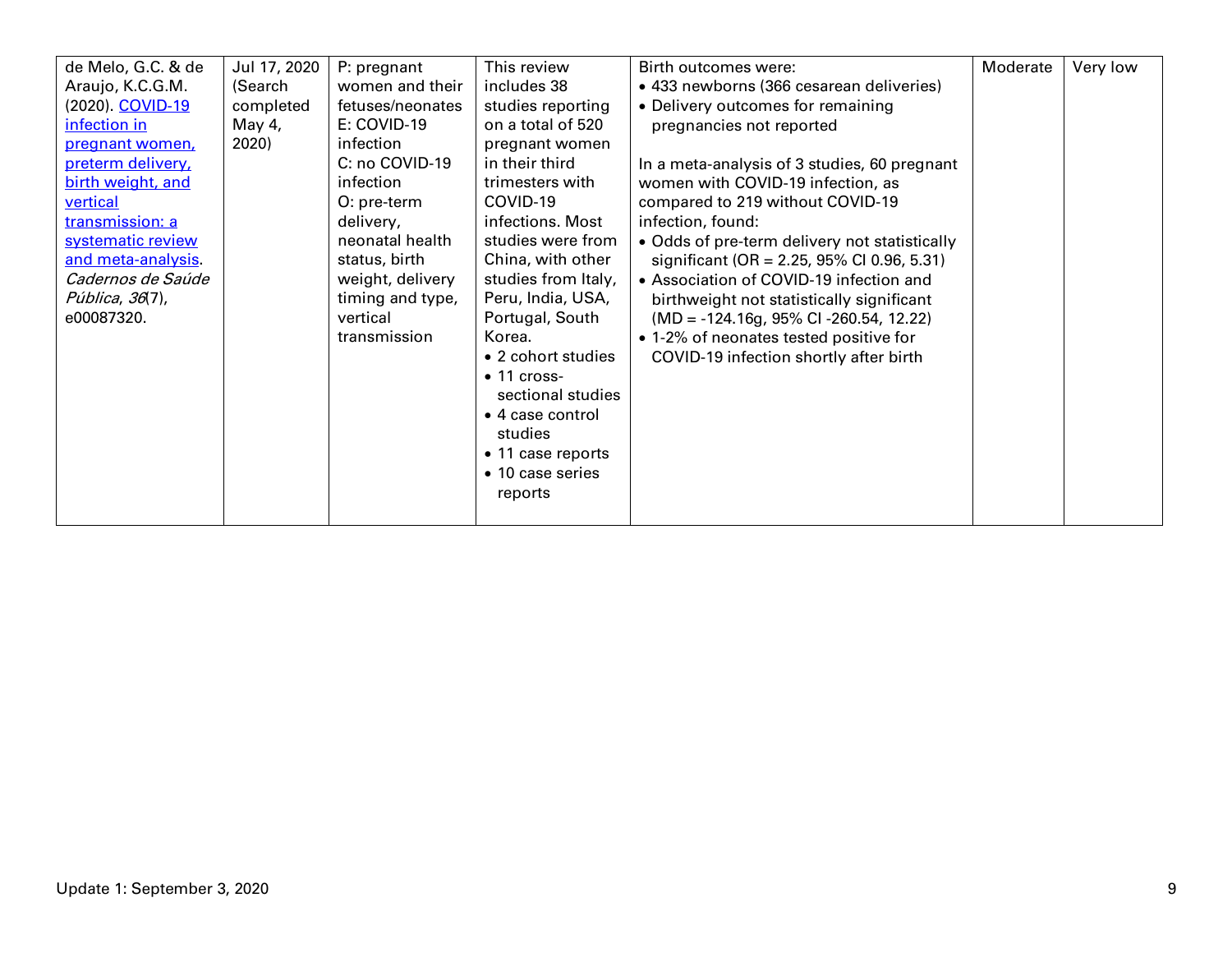| Khalil, A., Kalafat,<br>E., Benlioglu, C.,<br>O'Brien, P., Morris,<br>E., Draycott, T.,<br>Magee, L. A. (2020).<br><b>SARS-CoV-2</b><br>infection in<br>pregnancy: A<br>systematic review<br>and meta-analysis<br>of clinical features<br>and pregnancy<br>outcomes.<br>EClinicalMedicine.<br>Epub ahead of print. | Jul 3, 2020<br>(Search<br>completed<br>Jun 8,<br>2020) | P: pregnant<br>women and their<br>fetuses/neonates<br>E: COVID-19<br>infection<br>C: no comparator<br>O: maternal<br>COVID-19<br>symptoms,<br>maternal<br>mortality,<br>neonatal COVID-<br>19 infection,<br>neonatal health<br>status, delivery<br>timing and type,<br>vertical | This review<br>includes 86<br>studies with 17<br>studies included<br>in the quantitative<br>synthesis (2567<br>pregnancies, with<br>73.9% in the last<br>trimester of<br>pregnancy). There<br>were five reports<br>from national<br>registries (UK,<br>Netherlands,<br>China, France and<br>Brazil), while the<br>rest were regional | Maternal socio-demographic and medical<br>risk factors:<br>50.8% were minorities (Black, Asian and<br>$\bullet$<br>Other)<br>38.2% were obese<br>$\bullet$<br>32.5% had co-morbid conditions<br>Meta-analysis of pooled outcomes showed:<br>48.3% of deliveries were by cesarean<br>section<br>21.8% of births were pre-term (before 37<br>$\bullet$<br>weeks) and medically required in 18.4%<br>of cases<br>19.0% of deliveries were for COVID-19<br>$\bullet$<br>related reasons<br>Maternal ICU admission occurred in                                | Moderate | High |
|--------------------------------------------------------------------------------------------------------------------------------------------------------------------------------------------------------------------------------------------------------------------------------------------------------------------|--------------------------------------------------------|---------------------------------------------------------------------------------------------------------------------------------------------------------------------------------------------------------------------------------------------------------------------------------|--------------------------------------------------------------------------------------------------------------------------------------------------------------------------------------------------------------------------------------------------------------------------------------------------------------------------------------|----------------------------------------------------------------------------------------------------------------------------------------------------------------------------------------------------------------------------------------------------------------------------------------------------------------------------------------------------------------------------------------------------------------------------------------------------------------------------------------------------------------------------------------------------------|----------|------|
|                                                                                                                                                                                                                                                                                                                    |                                                        | transmission                                                                                                                                                                                                                                                                    | reports from other<br>countries (Italy,<br>USA, Spain).                                                                                                                                                                                                                                                                              | 7.0% of cases<br>$\circ$ 3.4% required intensive<br>interventions in ICU<br>maternal death occurred in 0.9%<br>of cases<br>ICU admissions were higher in<br>$\circ$<br>women with co-morbid health<br>conditions (beta = $0.007$ , p= $0.05$ )<br>and in those with maternal age ><br>35 years (beta=0.007, p<0.01)<br>0.9% of births were still births<br>$\bullet$<br>Neonatal death occurred in 0.6% of<br>$\bullet$<br>cases<br>1.4% of neonates were SARS-CoV-2<br>$\bullet$<br>positive after delivery.<br>The above outcomes were not compared to |          |      |
|                                                                                                                                                                                                                                                                                                                    |                                                        |                                                                                                                                                                                                                                                                                 |                                                                                                                                                                                                                                                                                                                                      | pregnant women without COVID-19<br>infection.                                                                                                                                                                                                                                                                                                                                                                                                                                                                                                            |          |      |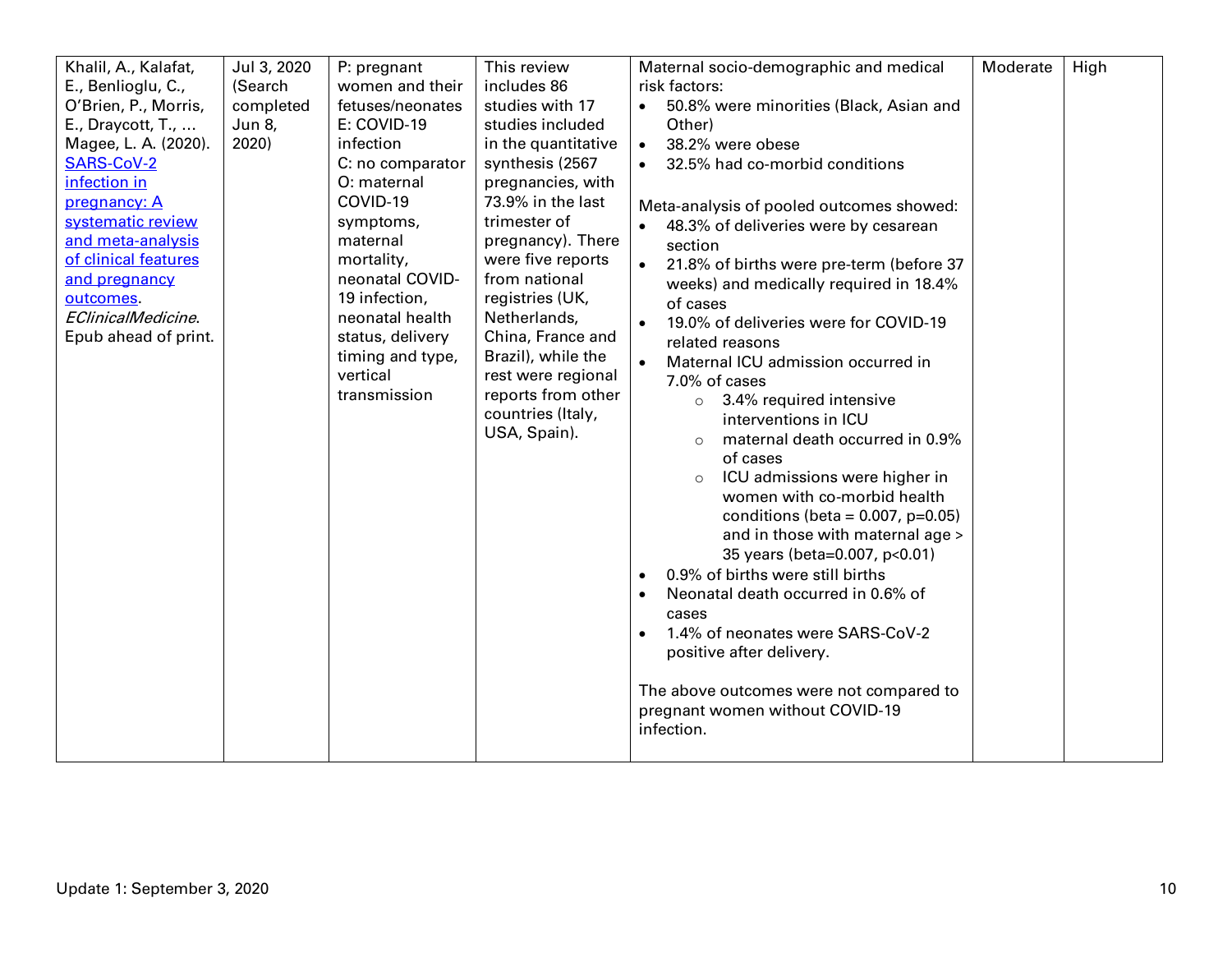| Matar, R., Irahmani,<br>L., Monzer, N.,<br>Debiane, L.G.,<br>Berbari, E., Fares, J.,<br>Murad, M.H.<br>(2020). Clinical<br>presentation and<br>outcomes of<br>pregnant women<br>with coronavirus<br>disease 2019: A | Jun 23,<br>2020<br>(Search<br>completed<br>Apr 30,<br>2020) | P: pregnant<br>women and their<br>fetuses/neonates<br>E: COVID-19<br>infection<br>C: no comparator<br>O: maternal<br>COVID-19<br>treatment,<br>maternal<br>outcomes, | This review<br>includes 24<br>studies (136<br>women) with<br>maternal age<br>ranging from 25<br>to 34 years and<br>the gestational<br>age ranging from<br>30 to 40 weeks.<br>Most were from | Maternal health and outcomes:<br>19.7% had at least 1 chronic comorbid<br>$\bullet$<br>condition<br>87.7% received antibiotic therapy<br>$\bullet$<br>67.5% received antiviral therapy<br>$\bullet$<br>73.3% received oxygen therapy<br>$\bullet$<br>1 maternal death occurred<br>$\bullet$<br>76.3% delivered by cesarean section<br>$\bullet$<br>Neonatal outcomes<br>37.7% were preterm<br>$\bullet$ | Moderate | Good |
|---------------------------------------------------------------------------------------------------------------------------------------------------------------------------------------------------------------------|-------------------------------------------------------------|----------------------------------------------------------------------------------------------------------------------------------------------------------------------|---------------------------------------------------------------------------------------------------------------------------------------------------------------------------------------------|---------------------------------------------------------------------------------------------------------------------------------------------------------------------------------------------------------------------------------------------------------------------------------------------------------------------------------------------------------------------------------------------------------|----------|------|
| systematic review                                                                                                                                                                                                   |                                                             | delivery timing                                                                                                                                                      | China, with one<br>each from USA,                                                                                                                                                           | Neonatal intensive care admission<br>$\bullet$                                                                                                                                                                                                                                                                                                                                                          |          |      |
| and meta-analysis.<br>Epub ahead of print.                                                                                                                                                                          |                                                             | and type,<br>neonatal<br>outcomes                                                                                                                                    | Korea, Iran,<br>Honduras.                                                                                                                                                                   | occurred in 63.7% of cases<br>3 fetal deaths occurred<br>$\bullet$<br>2 newborns tested positive for COVID-19<br>$\bullet$                                                                                                                                                                                                                                                                              |          |      |
|                                                                                                                                                                                                                     |                                                             |                                                                                                                                                                      |                                                                                                                                                                                             | The above outcomes were not compared to<br>pregnant women without COVID-19<br>infection.                                                                                                                                                                                                                                                                                                                |          |      |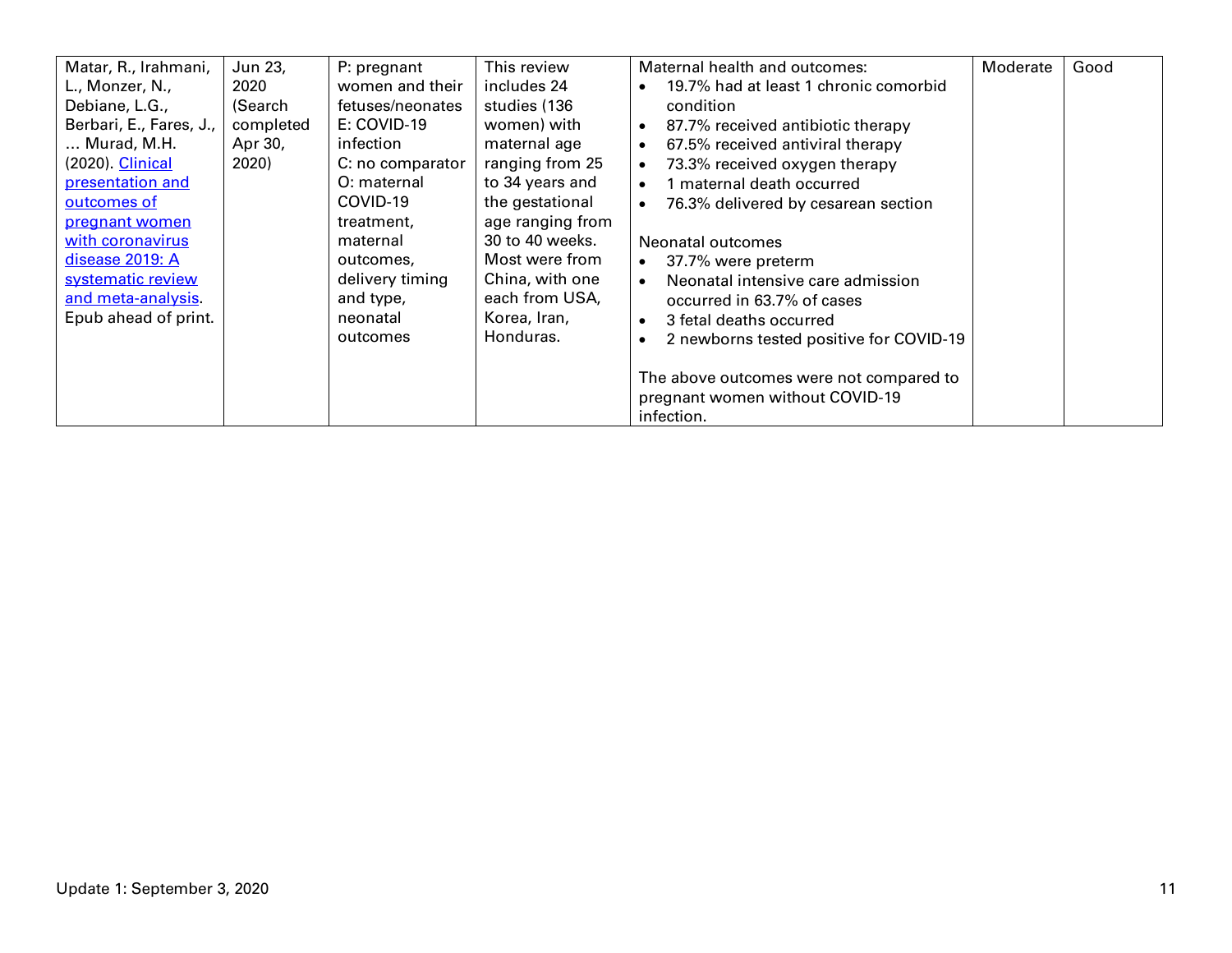| Trippella, G.,         | Jun 18,   | P: pregnant       | This review        | Outcomes reported:                          | Moderate | High |
|------------------------|-----------|-------------------|--------------------|---------------------------------------------|----------|------|
| Ciarcià, M., Ferrari,  | 2020      | women and their   | includes 37 case   | • 248 newborns (60 vaginal and 179          |          |      |
| M., Buzzatti, C.,      | (Search   | fetuses/neonates  | reports and case   | cesarean deliveries)                        |          |      |
| Maccora, I., Azzari,   | completed | E: COVID-19       | series, reporting  | • 48 (23%) pre-term births of 208 reporting |          |      |
| C.,  Chiappini, E.     | Apr 18,   | infection         | on a total of 275  | gestational age                             |          |      |
| (2020). COVID-19 in    | 2020)     | C: no comparator  | pregnant women     | • 3 first-trimester abortions               |          |      |
| pregnant women         |           | O: maternal       | with COVID-19      | • 2 stillbirths; 1 fetal death              |          |      |
| and neonates: A        |           | COVID-19          | infections. 181 of | • 33 women still pregnant at time of        |          |      |
| systematic review      |           | symptoms, birth   | the cases were     | reporting or missing outcome data           |          |      |
| of the literature with |           | weight, Apgar     | from China,        |                                             |          |      |
| quality assessment     |           | scores, neonatal  | with 94 from other | Maternal outcomes included                  |          |      |
| of the studies.        |           | health status,    | countries.         | • 36 received nasal oxygen therapy          |          |      |
| Pathogens, 9(6),       |           | COVID-19 test     |                    | • 5 required mechanical ventilation         |          |      |
| 485.                   |           | results, delivery |                    | • 29% had low lymphocytes                   |          |      |
|                        |           | timing and type,  |                    | • 95% had unilateral or bilateral pneumonia |          |      |
|                        |           | vertical          |                    | on CT scan                                  |          |      |
|                        |           | transmission      |                    | • Symptoms were most commonly fever         |          |      |
|                        |           |                   |                    | (58%), cough (36%), malaise (14%) and       |          |      |
|                        |           |                   |                    | shortness of breath (10%)                   |          |      |
|                        |           |                   |                    |                                             |          |      |
|                        |           |                   |                    | Fetal/neonatal outcomes included            |          |      |
|                        |           |                   |                    | • Intrauterine distress (13%) and premature |          |      |
|                        |           |                   |                    | rupture of membranes (8%)                   |          |      |
|                        |           |                   |                    |                                             |          |      |
|                        |           |                   |                    | The above outcomes were not compared to     |          |      |
|                        |           |                   |                    | pregnant women without COVID-19             |          |      |
|                        |           |                   |                    | infection.                                  |          |      |
|                        |           |                   |                    |                                             |          |      |
|                        |           |                   |                    | Of 191 neonates tested for the virus that   |          |      |
|                        |           |                   |                    | causes COVID-19, 14 (7%) tested positive.   |          |      |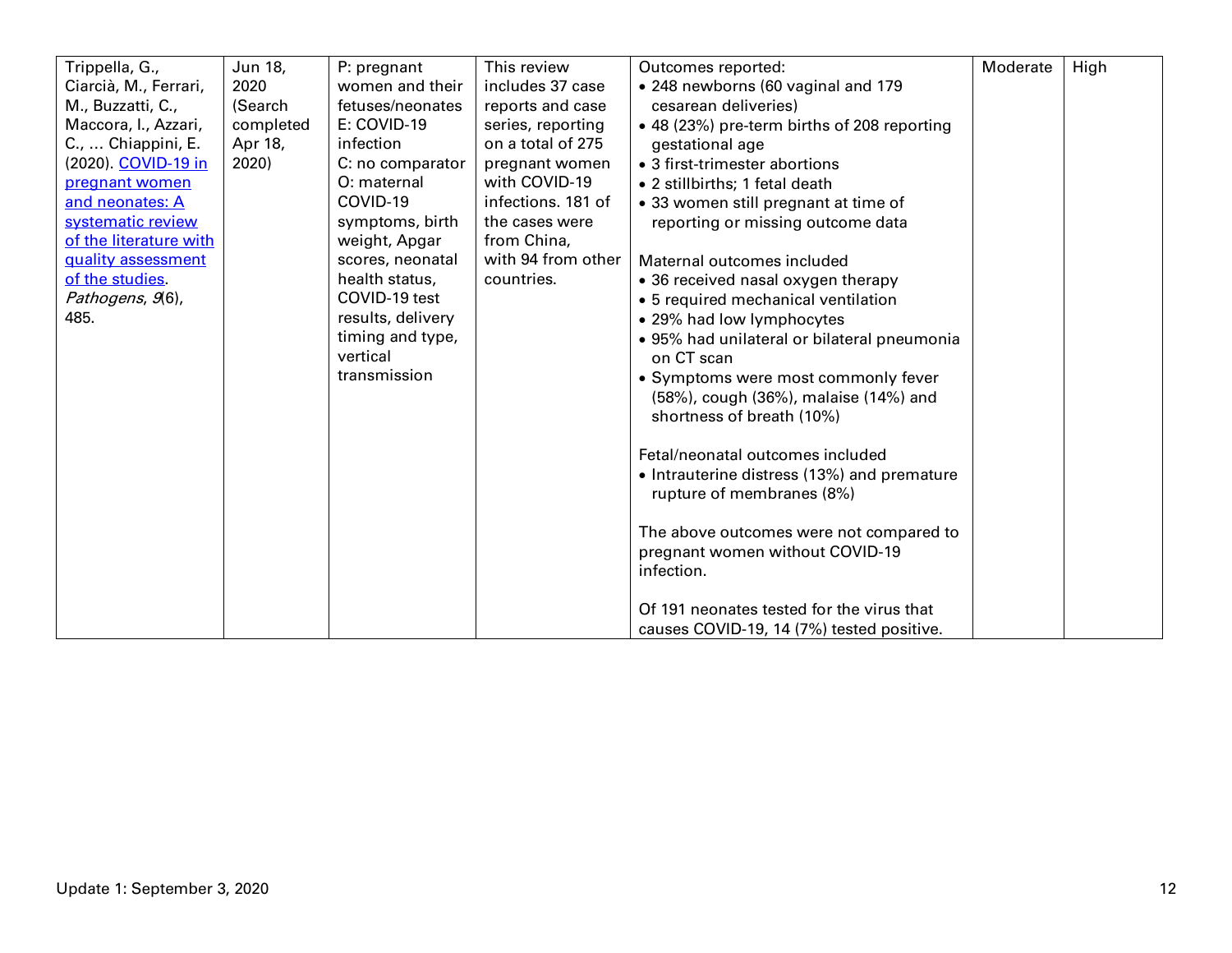| de Sousa, Á.F.L., de       | Jun 11,   | P: pregnant      | This review                 | Maternal outcomes:                           | High | Very low |
|----------------------------|-----------|------------------|-----------------------------|----------------------------------------------|------|----------|
| Carvalho, H.E.F., de       | 2020      | women and their  | includes 49                 | 84% of women were in the third<br>$\bullet$  |      |          |
| Oliveira, L.B.,            | (Search   | fetuses/neonates | studies reporting           | trimester of pregnancy. Of those that        |      |          |
| Schneider, G.,             | completed | E: COVID-19      | on a total of 755           | delivered at the time of the study           |      |          |
| Camargo, E.L.S.,           | May 26,   | infection        | pregnant women              | 148 (65%) delivered by cesarean<br>$\bullet$ |      |          |
| Watanabe, E.,              | 2020)     | C: no comparator | and 598 infants             | section                                      |      |          |
| Fronteira, I. (2020).      |           | O: maternal      | (born at time of            | In 103 of these, infection was<br>$\circ$    |      |          |
| <b>Effects of COVID-19</b> |           | COVID-19         | study) and                  | listed as the cause for                      |      |          |
| <b>Infection during</b>    |           | treatment,       | consisted of:               | performing the C- section                    |      |          |
| <b>Pregnancy and</b>       |           | maternal         | 21 case<br>$\bullet$        | but no further details were                  |      |          |
| <b>Neonatal Prognosis:</b> |           | outcomes.        | reports                     | provided                                     |      |          |
| What Is the                |           | delivery timing  | 19 cross-<br>$\bullet$      | 8 maternal deaths were reported              |      |          |
| Evidence?                  |           | and type,        | sectional                   |                                              |      |          |
| <b>International</b>       |           | neonatal         | descriptive                 | Neonatal outcomes:                           |      |          |
| Journal of                 |           | outcomes         | studies                     | 598 babies were born<br>$\bullet$            |      |          |
| Environmental              |           |                  | 7 cross-<br>$\bullet$       | 493 (82%) of infants were tested for         |      |          |
| <b>Research and Public</b> |           |                  | sectional                   | SARS-CoV-2, of whom 9 (2%) tested            |      |          |
| Health, 17(11), 4176.      |           |                  | analytical                  | positive*                                    |      |          |
|                            |           |                  | studies                     | 101 (20%) were premature                     |      |          |
|                            |           |                  | 1 case-control<br>$\bullet$ | 28 (6%) were underweight<br>$\bullet$        |      |          |
|                            |           |                  | study                       | 10 neonatal deaths and one                   |      |          |
|                            |           |                  | 1 cohort study              | spontaneous abortion were reported           |      |          |
|                            |           |                  |                             | 2 had high rates of IgG and IgM              |      |          |
|                            |           |                  | Women were                  | antibodies specific to the virus but         |      |          |
|                            |           |                  | from China (635),           | were asymptomatic.                           |      |          |
|                            |           |                  | USA (60), Italy             |                                              |      |          |
|                            |           |                  | (42) Iran (10) and          | *the authors report various scenarios in     |      |          |
|                            |           |                  | one from each of            | which infants tested positive which makes it |      |          |
|                            |           |                  | Asia, Honduras,             | difficult to establish route of transmission |      |          |
|                            |           |                  | Australia, Turkey,          | (vertical transmission, vs contact route of  |      |          |
|                            |           |                  | Spain, Peru,                | transmission due to exposure to mother       |      |          |
|                            |           |                  | Switzerland and             | and or healthcare workers providing care     |      |          |
|                            |           |                  | Canada.                     | [directly and/or indirectly]).               |      |          |
|                            |           |                  |                             |                                              |      |          |
|                            |           |                  |                             | The outcomes were not compared to            |      |          |
|                            |           |                  |                             | pregnant women without COVID-19              |      |          |
|                            |           |                  |                             |                                              |      |          |
|                            |           |                  |                             | infection.                                   |      |          |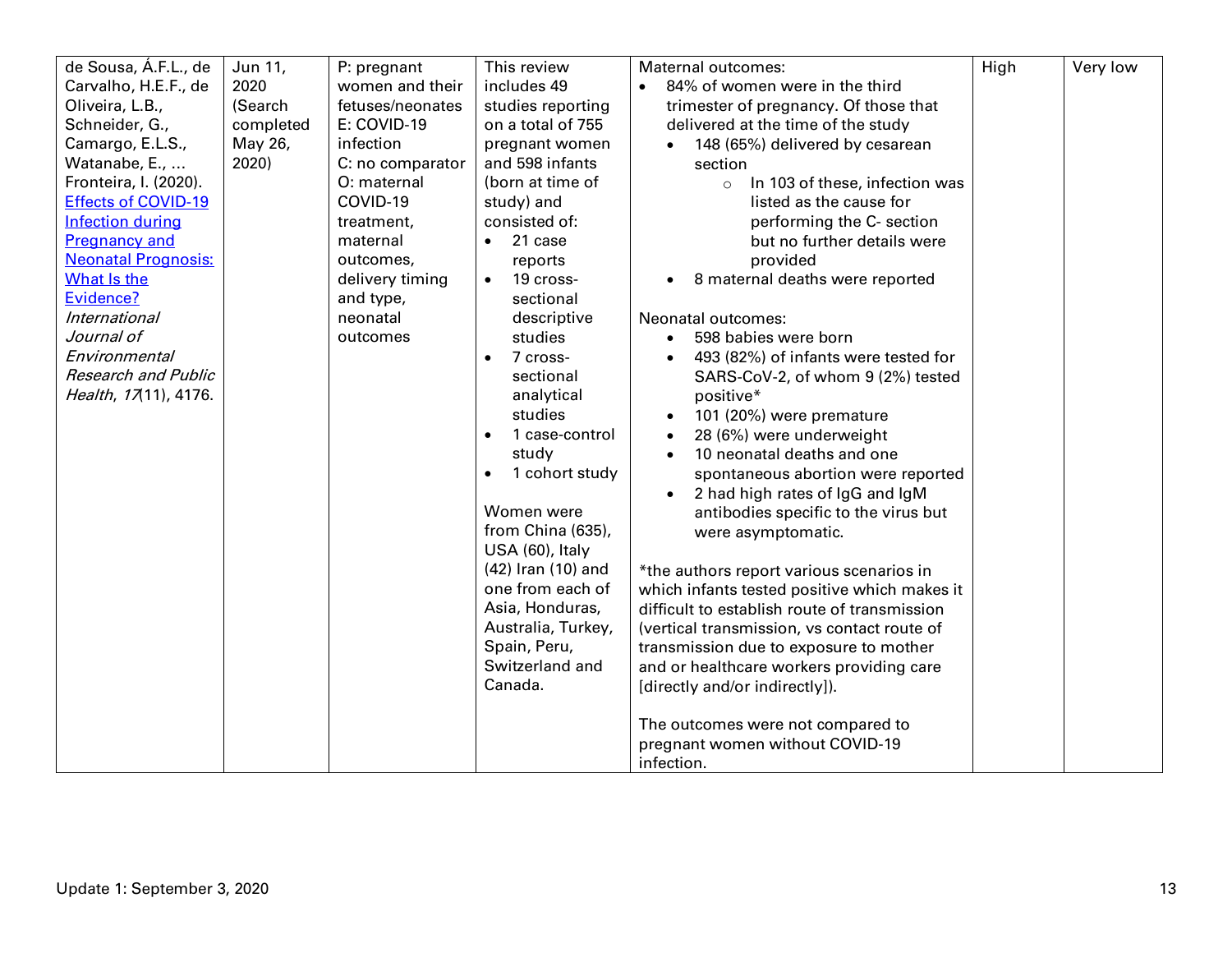| Juan, J., Gil, M. M.,<br>Rong, Z., Zhang, Y.,<br>Yang, H., & Poon, L.<br>C. (2020). Effect of<br>coronavirus disease<br>2019 (COVID-19) on<br>maternal, perinatal<br>and neonatal<br>outcome:<br>systematic review.<br>Ultrasound in<br>Obstetrics &<br>Gynecology, 56(1),<br>$15 - 27.$ | May 19,<br>2020<br>(Search<br>completed<br>Apr 20,<br>2020) | P: pregnant<br>women and their<br>fetuses/neonates<br>E: COVID-19<br>infection<br>C: no comparator<br>O: maternal<br>COVID-19<br>symptoms,<br>pregnancy<br>complications,<br>neonatal COVID-<br>19 symptoms,<br>neonatal health<br>status, delivery<br>timing and type,<br>vertical<br>transmission | This review<br>includes 24 case<br>reports and case<br>series, reporting<br>on a total of 324<br>pregnant women<br>with COVID-19<br>infections. The<br>majority of the<br>cases originated<br>from China, with<br>other cases from<br>Australia (1)<br>Canada/France (1),<br>Korea (1) Iran (2)<br>case reports and 1<br>case series), Italy<br>(1 case series and<br>1 case report),<br>Peru (1), Spain (2),<br>Sweden (1),<br>Turkey (1)<br>and USA (1 case<br>series and 4 case<br>reports). | Delivery outcomes:<br>• 219 births (most were cesarean deliveries;<br>gestational age ranged from 28 to 41<br>weeks)<br>• 4 neonatal deaths<br>• 4 miscarriages or abortions<br>. 72 women still pregnant at time of<br>reporting<br>Maternal outcomes included<br>• Most required ICU admission<br>• Few required mechanical ventilation<br>• 43.1% had low lymphocytes<br>• Most had unilateral or bilateral<br>pneumonia on CT scan<br>The above outcomes were not compared to<br>pregnant women without COVID-19<br>infection.<br>One case suggested vertical transmission<br>had occurred. | Moderate | High |
|------------------------------------------------------------------------------------------------------------------------------------------------------------------------------------------------------------------------------------------------------------------------------------------|-------------------------------------------------------------|-----------------------------------------------------------------------------------------------------------------------------------------------------------------------------------------------------------------------------------------------------------------------------------------------------|-------------------------------------------------------------------------------------------------------------------------------------------------------------------------------------------------------------------------------------------------------------------------------------------------------------------------------------------------------------------------------------------------------------------------------------------------------------------------------------------------|-------------------------------------------------------------------------------------------------------------------------------------------------------------------------------------------------------------------------------------------------------------------------------------------------------------------------------------------------------------------------------------------------------------------------------------------------------------------------------------------------------------------------------------------------------------------------------------------------|----------|------|
|------------------------------------------------------------------------------------------------------------------------------------------------------------------------------------------------------------------------------------------------------------------------------------------|-------------------------------------------------------------|-----------------------------------------------------------------------------------------------------------------------------------------------------------------------------------------------------------------------------------------------------------------------------------------------------|-------------------------------------------------------------------------------------------------------------------------------------------------------------------------------------------------------------------------------------------------------------------------------------------------------------------------------------------------------------------------------------------------------------------------------------------------------------------------------------------------|-------------------------------------------------------------------------------------------------------------------------------------------------------------------------------------------------------------------------------------------------------------------------------------------------------------------------------------------------------------------------------------------------------------------------------------------------------------------------------------------------------------------------------------------------------------------------------------------------|----------|------|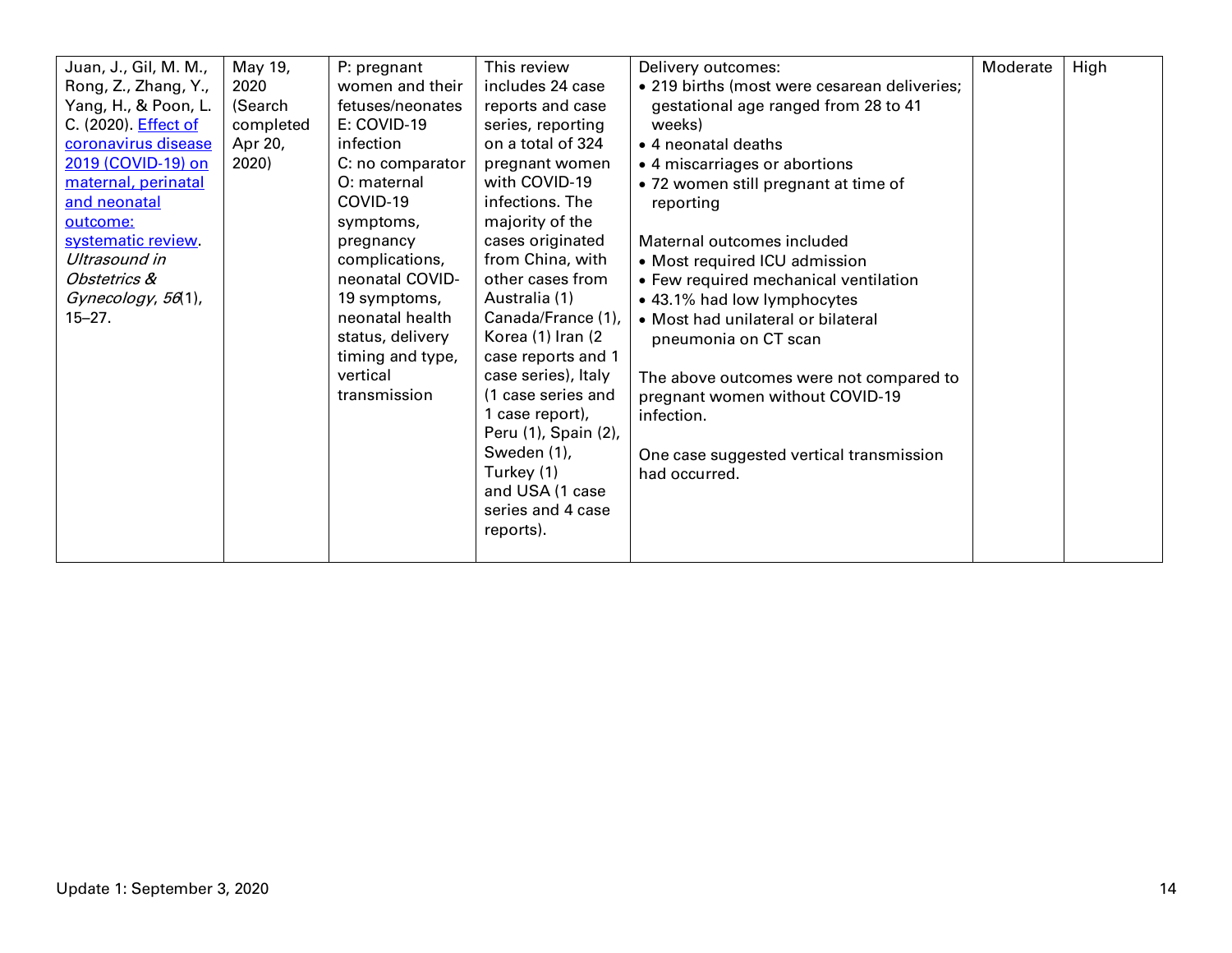| <b>Previously reported evidence</b>                                                                                                                                                                                                                                                      |                                                             |                                                                                                                                                                                                                                                                                                     |                                                                                                                                                                                                                                                                                                                                               |                                                                                                                                                                                                                                                                                                                                                                                                                                                                                                                                                                                                                                                         |          |                 |  |  |
|------------------------------------------------------------------------------------------------------------------------------------------------------------------------------------------------------------------------------------------------------------------------------------------|-------------------------------------------------------------|-----------------------------------------------------------------------------------------------------------------------------------------------------------------------------------------------------------------------------------------------------------------------------------------------------|-----------------------------------------------------------------------------------------------------------------------------------------------------------------------------------------------------------------------------------------------------------------------------------------------------------------------------------------------|---------------------------------------------------------------------------------------------------------------------------------------------------------------------------------------------------------------------------------------------------------------------------------------------------------------------------------------------------------------------------------------------------------------------------------------------------------------------------------------------------------------------------------------------------------------------------------------------------------------------------------------------------------|----------|-----------------|--|--|
| Elshafeey, F.,<br>Magdi, R., Hindi, N.,<br>Elshebiny, M.,<br>Farrag, N., Mahdy,<br>S.,  Nabhan, A.<br>(2020). A systematic<br>scoping review of<br>COVID-19 during<br>pregnancy and<br>childbirth.<br>International<br>Journal of<br>Gynaecology and<br>Obstetrics 150(1),<br>$47 - 52.$ | Apr 24,<br>2020<br>(Search<br>completed<br>Apr 19,<br>2020) | P: pregnant<br>women and their<br>fetuses/neonates<br>E: COVID-19<br>infection<br>C: no comparator<br>O: maternal<br>COVID-19<br>symptoms,<br>pregnancy<br>complications,<br>neonatal COVID-<br>19 symptoms,<br>neonatal health<br>status, delivery<br>type, vertical<br>transmission               | Scoping review of<br>33 studies from<br>around the world,<br>published<br>between 8<br>December 2019<br>and 19 April 2020,<br>reporting on<br>clinical<br>characteristics,<br>maternal and<br>perinatal<br>outcomes of 385<br>pregnant women<br>with COVID-19.<br>Study designs<br>included case<br>control, case<br>reports, case<br>series. | Included cases were predominantly mild:<br>368 (95.6%) mild; 14 (3.6%) severe; and 3<br>$(0.8\%)$ critical.<br>17 women were admitted to intensive care,<br>including 6 who were mechanically<br>ventilated and 1 maternal mortality.<br>252 women gave birth: 69.4% cesarean and<br>30.6% vaginal births.<br>Outcomes for 256 newborns included 4 RT-<br>PCR positive neonates, 2 stillbirths, and 1<br>neonatal death.<br>No evidence of vertical transmission.<br>Limited data suggest that pregnant women<br>have a clinical presentation and severity<br>similar to non-pregnant adults, and adverse<br>maternal and perinatal outcomes were rare. | Moderate | Not<br>reported |  |  |
| Yang, Z., Wang, M.,<br>Zhu, Z., & Liu, Y.<br>(2020). Coronavirus<br>disease 2019<br>(COVID-19) and<br>pregnancy: a<br>systematic review.<br>The Journal of<br>Maternal-Fetal &<br>Neonatal Medicine.<br>Epub ahead of print.                                                             | Apr 20,<br>2020<br>(Search<br>completed<br>Mar 26,<br>2020) | P: pregnant<br>women and their<br>fetuses/neonates<br>E: COVID-19<br>infection<br>C: no comparator<br>O: maternal<br>COVID-19<br>symptoms,<br>pregnancy<br>complications,<br>neonatal COVID-<br>19 symptoms,<br>neonatal health<br>status, delivery<br>timing and type,<br>vertical<br>transmission | Systematic review<br>of 18 studies from<br>around the world,<br>published<br>between 1<br>January 2020 and<br>26 March 2020,<br>reporting on<br>maternal, fetal,<br>and neonatal<br>outcomes of 114<br>pregnant women<br>infected with<br>(COVID-19).<br>Study designs<br>included case<br>control, case<br>reports, case<br>series.          | 91% had cesarean delivery. In terms of fetal<br>and neonatal outcomes, stillbirth (1.2%),<br>neonatal death (1.2%), preterm birth<br>(21.3%), low birth weight (<2500 g, 5.3%),<br>fetal distress (10.7%), and neonatal<br>asphyxia (1.2%) were reported.<br>No direct evidence of intrauterine vertical<br>transmission.<br>The clinical characteristics of pregnant<br>women with COVID-19 infection are similar<br>to those of non-pregnant adults. Fetal and<br>neonatal outcomes appear good in most<br>cases.<br>Limitation: Available data only include<br>pregnant women infected in their third<br>trimesters.                                 | Moderate | Low             |  |  |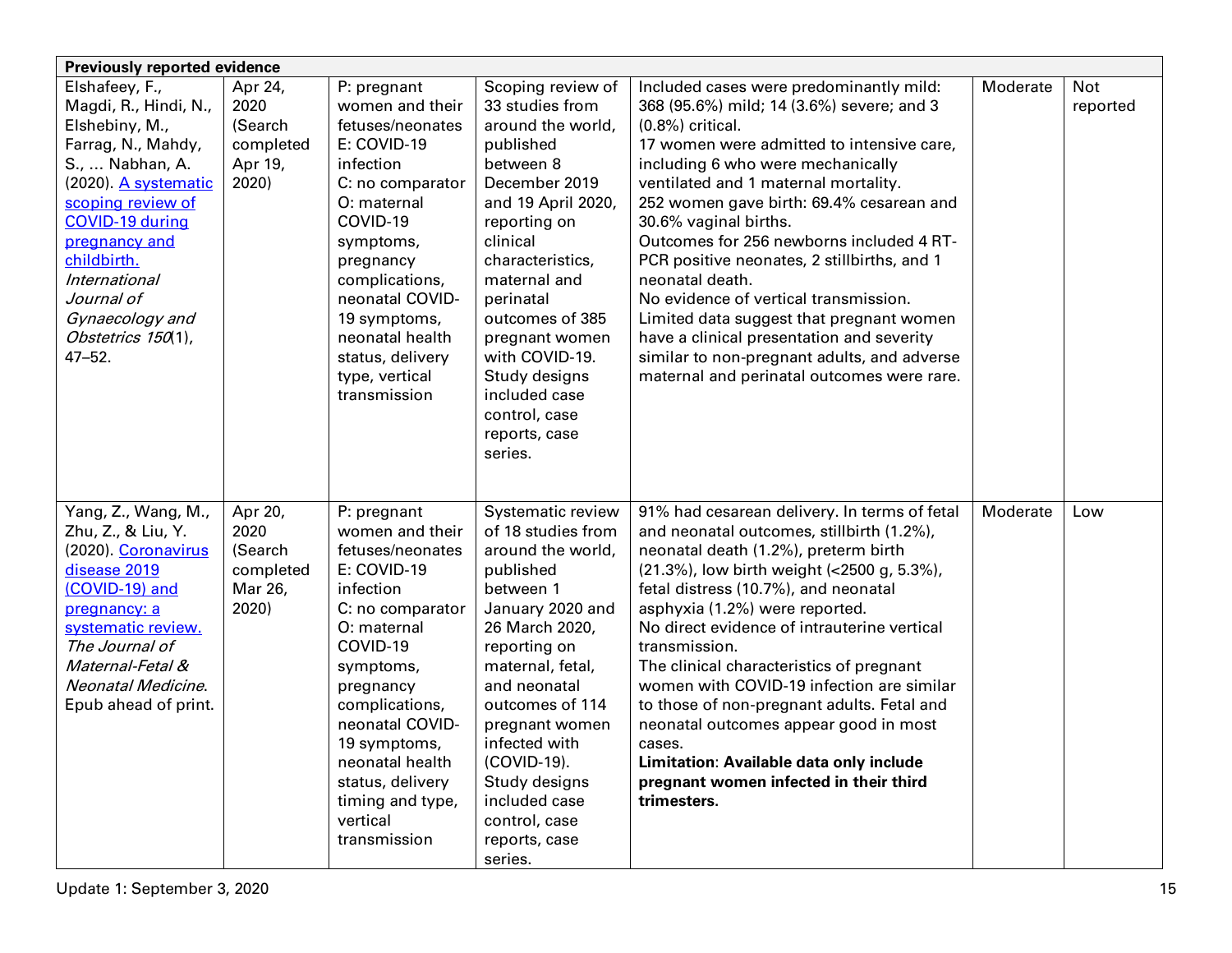| Della Gatta, A.N.,<br>Rizzo, R., Pilu, G., &<br>Simonazzi, G.<br>(2020). Coronavirus<br>disease 2019 during<br>pregnancy: A<br>systematic review<br>of reported cases.<br>American Journal of<br>Obstetrics and<br>Gynecology, 223(1),<br>$36 - 41$ .                            | Apr 17,<br>2020<br>(Search<br>completed<br>Mar 16,<br>2020) | P: pregnant<br>women and their<br>fetuses/neonates<br>E: COVID-19<br>infection<br>C: no comparator<br>O: maternal<br>COVID-19<br>symptoms,<br>pregnancy<br>complications,<br>neonatal COVID-<br>19 symptoms,<br>neonatal health<br>status, delivery<br>timing and type,<br>vertical<br>transmission | Systematic review<br>of 6 studies from<br>around the world,<br>published prior to<br>16 March 2020,<br>reporting on<br>clinical outcomes<br>for 51 pregnant<br>women infected<br>with COVID-19.<br>Study designs<br>included case<br>series, case<br>reports, and<br>retrospective<br>studies.                                                             | 39% had preterm birth; 96% had cesarean<br>delivery with unclear indications. No<br>evidence of vertical transmission. 1 fetal<br>death occurred in a critically ill patient.<br>Clinical outcome has been generally<br>favorable for both mothers and neonates.                                                                                                                                                                                                                                                                                                                                                                                                                 | Moderate | Low to<br>moderate     |
|----------------------------------------------------------------------------------------------------------------------------------------------------------------------------------------------------------------------------------------------------------------------------------|-------------------------------------------------------------|-----------------------------------------------------------------------------------------------------------------------------------------------------------------------------------------------------------------------------------------------------------------------------------------------------|------------------------------------------------------------------------------------------------------------------------------------------------------------------------------------------------------------------------------------------------------------------------------------------------------------------------------------------------------------|----------------------------------------------------------------------------------------------------------------------------------------------------------------------------------------------------------------------------------------------------------------------------------------------------------------------------------------------------------------------------------------------------------------------------------------------------------------------------------------------------------------------------------------------------------------------------------------------------------------------------------------------------------------------------------|----------|------------------------|
| Parazzini, F.,<br>Bortolus, R., Mauri,<br>P.A., Favilli, A.,<br>Gerli, S. and<br>Ferrazzi, E. (2020).<br>Delivery in pregnant<br>women infected<br>with SARS-CoV-2: A<br>fast review.<br><i>International</i><br>Journal of<br>Gynecology &<br>Obstetrics, 150(1),<br>$41 - 46.$ | Apr 10,<br>2020<br>(Search<br>completed<br>Mar 31,<br>2020) | P: pregnant<br>women and their<br>fetuses/neonates<br>E: COVID-19<br>infection<br>C: no comparator<br>O: maternal<br>COVID-19<br>symptoms,<br>pregnancy<br>complications,<br>neonatal COVID-<br>19 symptoms,<br>neonatal health<br>status, delivery<br>timing and type,<br>vertical<br>transmission | Rapid review of 13<br>studies from<br>around the world,<br>published<br>between 1<br>January to 31<br>March 2020, of<br>clinical maternal<br>characteristics,<br>mode of delivery<br>and neonatal<br>outcomes for 64<br>pregnant women<br>infected with<br>COVID-19.<br>Study designs<br>included case<br>reports and<br>retrospective<br>clinical series. | Pneumonia was present in 80.3% women,<br>oxygen support was needed by 82.9%, and<br>6.5% were admitted to a critical care unit<br>(among limited cases for which the<br>information was available).<br>39.6% had preterm birth; 48.4% had<br>caesarian delivery due to worsening of<br>maternal conditions.<br>In all reported cases the 5-minute Apgar<br>score was greater than 7 and generally 9 or<br>10.<br>Zero or low rate of vertical or peripartum<br>transmission through cesarean delivery; no<br>data available for vaginal delivery.<br>Risk of transmission during breastfeeding is<br>unknown.<br>Overall, risk of adverse maternal and fetal<br>outcomes is low. | Moderate | <b>Not</b><br>reported |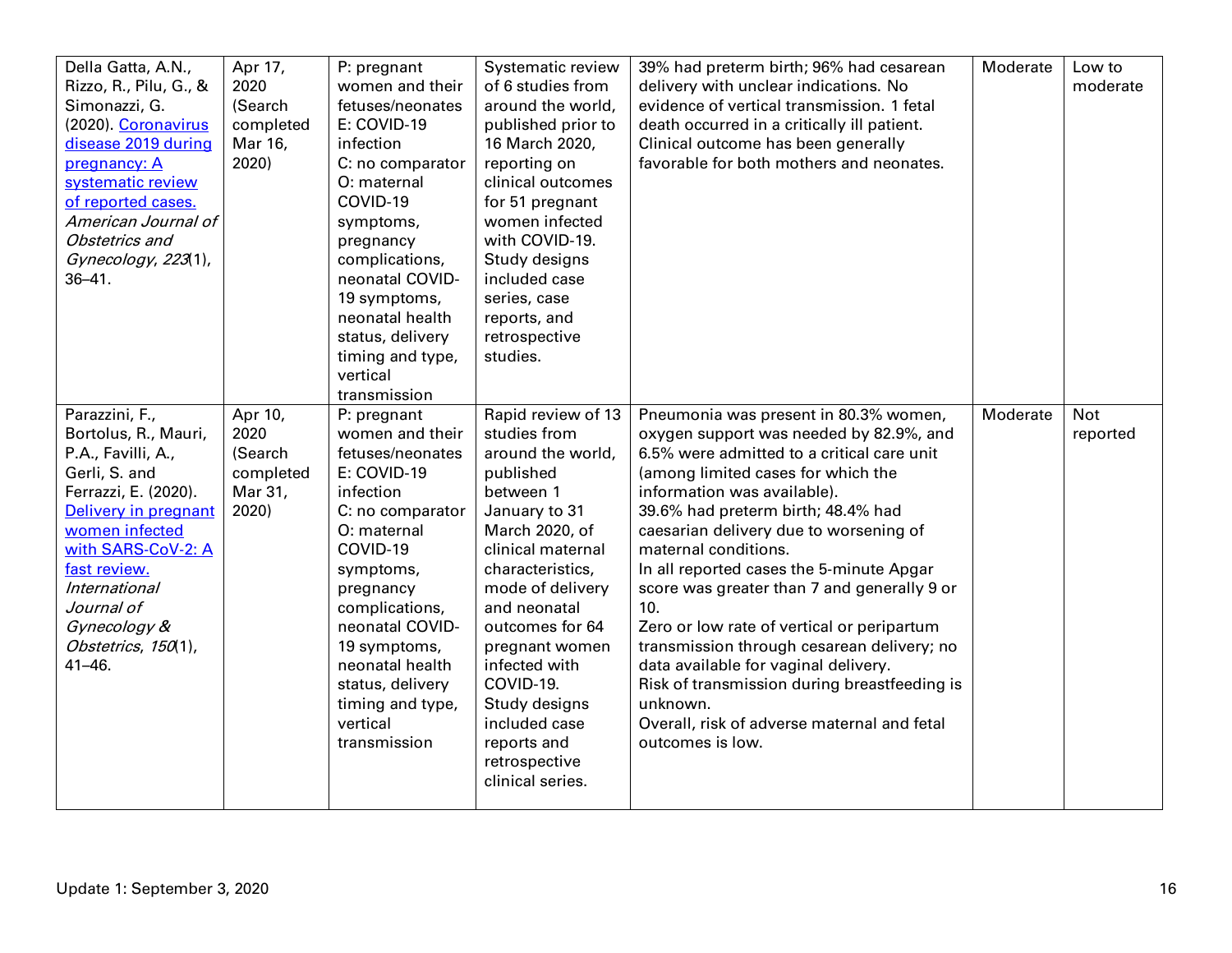| P: pregnant<br>women and their<br>fetuses/neonates<br>E: COVID-19<br>infection<br>C: no comparator<br>O: maternal<br>COVID-19<br>symptoms,<br>pregnancy<br>complications,<br>neonatal COVID-<br>19 symptoms,<br>neonatal health<br>status, delivery<br>timing and type,<br>vertical<br>transmission | Systematic review<br>of 18 studies from<br>around the world,<br>published<br>between 8<br>December 2019<br>and 4 April 2020,<br>of clinical<br>manifestations<br>and maternal and<br>perinatal<br>outcomes for 108<br>pregnant women<br>with lab-<br>confirmed COVID-<br>19 infection.<br>Study designs<br>included case<br>reports and case<br>series. | 68% presented with a fever at admission.<br>91% had cesarean delivery.<br>The majority of mothers were discharged<br>without any major complications. However,<br>severe maternal morbidity as a result of<br>COVID-19 and perinatal deaths were<br>reported, with 3% of women requiring<br>admission to maternal ICU, and 1 case of<br>perinatal death.<br>No clear evidence for vertical transmission. | Moderate | Low |
|-----------------------------------------------------------------------------------------------------------------------------------------------------------------------------------------------------------------------------------------------------------------------------------------------------|---------------------------------------------------------------------------------------------------------------------------------------------------------------------------------------------------------------------------------------------------------------------------------------------------------------------------------------------------------|----------------------------------------------------------------------------------------------------------------------------------------------------------------------------------------------------------------------------------------------------------------------------------------------------------------------------------------------------------------------------------------------------------|----------|-----|
| Apr 6, 2020<br>(Search<br>completed<br>Apr 4, 2020)                                                                                                                                                                                                                                                 |                                                                                                                                                                                                                                                                                                                                                         |                                                                                                                                                                                                                                                                                                                                                                                                          |          |     |
|                                                                                                                                                                                                                                                                                                     |                                                                                                                                                                                                                                                                                                                                                         |                                                                                                                                                                                                                                                                                                                                                                                                          |          |     |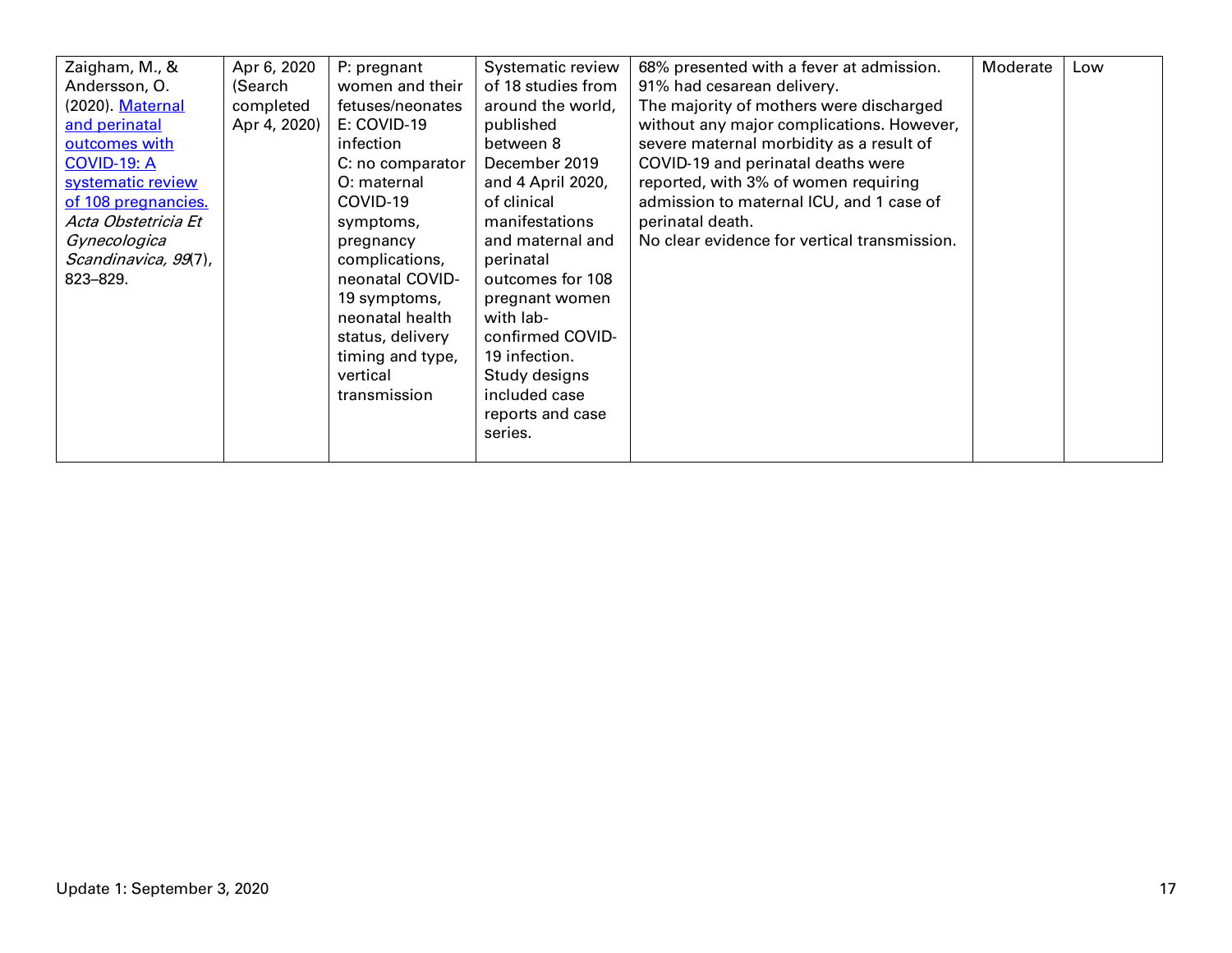# **Table 2: In-progress Syntheses**

| <b>Title</b>                                  | <b>Anticipated</b>  | <b>Description of Document</b>                                                             |
|-----------------------------------------------|---------------------|--------------------------------------------------------------------------------------------|
|                                               | <b>Release Date</b> |                                                                                            |
| <b>Previously reported evidence</b>           |                     |                                                                                            |
| Bahri, N., Dashti, S., Najafi, T.F., &        | Mar 1, 2021         | This review will assess the possibility of vertical transmission of COVID.                 |
| Tohidinik, H.R. (2020). Assessment of the     |                     |                                                                                            |
| possibility of vertical transmission of       |                     |                                                                                            |
| COVID-19: a systematic review and meta-       |                     |                                                                                            |
| analysis protocol. PROSPERO                   |                     |                                                                                            |
| CRD42020173886.                               |                     |                                                                                            |
| Fen, L.Y., Lei, G.X., Han, N.C., Mei, Y.N.P., | Dec 31, 2020        | This review will address four questions: 1) What are the maternal and neonatal             |
| & Amin, Z. (2020). A systematic review of     |                     | serological results (i.e. IgM and IgG) in reported COVID-19 pregnancies; 2) What are the   |
| neonates and COVID-19. PROSPERO               |                     | immunological profiles of mothers and neonates in reported COVID-19 pregnancies; 3)        |
| CRD42020183500.                               |                     | What is the effect of gestational age at maternal COVID-19 infection on neonatal           |
|                                               |                     | outcomes and 4) What are the neonatal outcomes of perinatally acquired infection           |
|                                               |                     | compared to postnatally acquired infection?                                                |
| Foratori-Junior, G.A., Mosquim, V., & de      | Sep 24, 2020        | This review will look to synthesize evidence on the symptoms of COVID in pregnant          |
| Carvalho Sales-Peres, S.H. (2020). COVID-     |                     | women and in their newborn children as well as the impacts on delivery and the             |
| 19 and its relation with pregnancy and        |                     | possibility of vertical transmission.                                                      |
| neonates: a systematic review.                |                     |                                                                                            |
| PROSPERO CRD42020177354.                      |                     |                                                                                            |
| Ramos, M. (2020). COVID-19 in pregnant        | May 31, 2020        | The research question for this review is, "What evidence is available about COVID-19 in    |
| women: a systematic review. PROSPERO          |                     | pregnant women?" The primary outcomes are hospitalization, mortality, medical              |
| CRD42020179843.                               |                     | complications and readmission and secondary outcomes include clinical management           |
|                                               |                     | and delivery arrangements.                                                                 |
| Poon, L., Yang, H., del Mar Gil, M., &        | May 25, 2020        | The research question looks to answer, "What is the effect of SARS-CoV-2 infection         |
| Juan, J. (2020). Maternal, fetal and          |                     | (COVID-19 disease) in pregnancy, mother, fetus and newborn".                               |
| neonatal characteristics and clinical         |                     |                                                                                            |
| outcomes in cases of COVID-19 infection       |                     |                                                                                            |
| during pregnancy: a systematic review.        |                     |                                                                                            |
| PROSPERO CRD42020181557.                      |                     |                                                                                            |
| Novoa, R., Muñoz, W.Q., Melendez,             | Apr 30, 2020        | This review will look to answer two questions: 1) What are the clinical characteristics of |
| P.A.L., & Laveriano, W.V. (2020). Maternal    |                     | COVD-19 infection in pregnant women; and 2) What are the perinatal outcomes of             |
| clinical characteristics and perinatal        |                     | COVID-19 infection in pregnant women?                                                      |
| outcomes of pregnant women infected by        |                     |                                                                                            |
| coronavirus (COVID-19). A systematic          |                     |                                                                                            |
| review. PROSPERO CRD42020176534.              |                     |                                                                                            |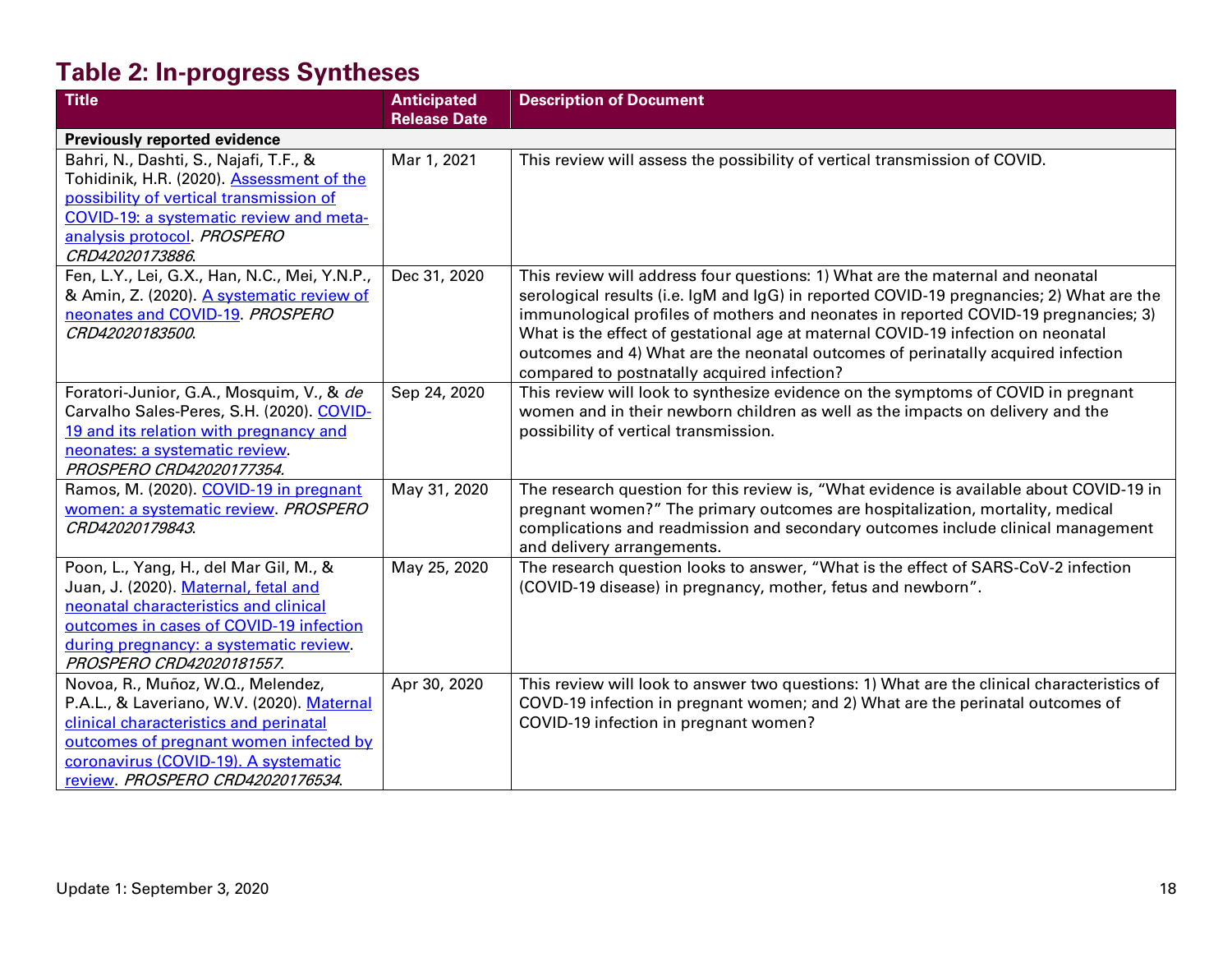## **References**

Akhtar, H., Patel, C., Abuelgasim, E., & Harky, A. (2020). COVID-19 (SARS-CoV-2) infection in [pregnancy: A systematic review.](https://www.karger.com/Article/FullText/509290) Gynecologic and Obstetric Investigation. Epub ahead of print.

Bahri, N., Dashti, S., Najafi, T.F., & Tohidinik, H.R. (2020). Assessment of the possibility of [vertical transmission of COVID-19: a systematic review and meta-analysis protocol.](https://www.crd.york.ac.uk/prospero/display_record.php?ID=CRD42020173886) PROSPERO CRD42020173886.

Della Gatta, A.N., Rizzo, R., Pilu, G., & Simonazzi, G. (2020). [Coronavirus disease 2019 during](https://res.nccmt.ca/2WBlMOY)  [pregnancy: A systematic review of reported cases.](https://res.nccmt.ca/2WBlMOY) American Journal of Obstetrics and Gynecology, 223(1), 36–41.

de Melo, G.C. & de Araujo, K.C.G.M. (2020). [COVID-19 infection in pregnant women, preterm](https://www.scielo.br/scielo.php?script=sci_arttext&pid=S0102-311X2020000702001&tlng=en)  [delivery, birth weight, and vertical transmission: a systematic review and meta-analysis.](https://www.scielo.br/scielo.php?script=sci_arttext&pid=S0102-311X2020000702001&tlng=en) Cadernos de Saúde Pública, 36(7), e00087320.

de Sousa, Á.F.L., de Carvalho, H.E.F., de Oliveira, L.B., Schneider, G., Camargo, E.L.S., Watanabe, E., … Fronteira, I. (2020). [Effects of COVID-19 Infection during Pregnancy and](https://www.mdpi.com/1660-4601/17/11/4176/htm)  [Neonatal Prognosis: What Is the Evidence?](https://www.mdpi.com/1660-4601/17/11/4176/htm) International Journal of Environmental Research and Public Health, 17(11), 4176.

Elshafeey, F., Magdi, R., Hindi, N., Elshebiny, M., Farrag, N., Mahdy, S., ... Nabhan, A. (2020). A [systematic scoping review of COVID-19 during pregnancy and childbirth.](https://res.nccmt.ca/3dNNzBF) *International Journal* of Gynaecology and Obstetrics <sup>150</sup>(1), 47–52.

Fen, L.Y., Lei, G.X., Han, N.C., Mei, Y.N.P., & Amin, Z. (2020). [A systematic review of neonates](https://www.crd.york.ac.uk/prospero/display_record.php?RecordID=183500)  [and COVID-19.](https://www.crd.york.ac.uk/prospero/display_record.php?RecordID=183500) PROSPERO CRD42020183500.

Foratori-Junior, G.A., Mosquim, V., & de Carvalho Sales-Peres, S.H. (2020). COVID-19 and its [relation with pregnancy and neonates: a systematic review.](https://www.crd.york.ac.uk/prospero/display_record.php?RecordID=177354) PROSPERO CRD42020177354.

Juan, J., Gil, M. M., Rong, Z., Zhang, Y., Yang, H., & Poon, L. C. (2020). *Effect of coronavirus* disease 2019 (COVID‐[19\) on maternal, perinatal and neonatal outcome: systematic review.](https://obgyn.onlinelibrary.wiley.com/doi/full/10.1002/uog.22088) Ultrasound in Obstetrics & Gynecology, 56(1), 15–27.

Khalil, A., Kalafat, E., Benlioglu, C., O'Brien, P., Morris, E., Draycott, T., … Magee, L. A. (2020). [SARS-CoV-2 infection in pregnancy: A systematic review](https://www.thelancet.com/journals/eclinm/article/PIIS2589-5370(20)30190-5/fulltext) and meta-analysis of clinical features [and pregnancy outcomes.](https://www.thelancet.com/journals/eclinm/article/PIIS2589-5370(20)30190-5/fulltext) EClinicalMedicine. Epub ahead of print.

Matar, R., lrahmani, L., Monzer, N., Debiane, L.G., Berbari, E., Fares, J., … Murad, M.H. (2020). [Clinical presentation and outcomes of pregnant women with coronavirus disease 2019: A](https://academic.oup.com/cid/advance-article/doi/10.1093/cid/ciaa828/5861636)  [systematic review and meta-analysis.](https://academic.oup.com/cid/advance-article/doi/10.1093/cid/ciaa828/5861636) Epub ahead of print.

Novoa, R., Muñoz, W.Q., Melendez, P.A.L., & Laveriano, W.V. (2020). [Maternal clinical](https://www.crd.york.ac.uk/prospero/display_record.php?RecordID=176534&VersionID=1317493)  [characteristics and perinatal outcomes of pregnant women infected by coronavirus \(COVID-](https://www.crd.york.ac.uk/prospero/display_record.php?RecordID=176534&VersionID=1317493)[19\). A systematic review.](https://www.crd.york.ac.uk/prospero/display_record.php?RecordID=176534&VersionID=1317493) PROSPERO CRD42020176534.

Parazzini, F., Bortolus, R., Mauri, P.A., Favilli, A., Gerli, S. and Ferrazzi, E. (2020). [Delivery in](https://res.nccmt.ca/2Tah0pM)  [pregnant women infected with SARS](https://res.nccmt.ca/2Tah0pM)‐CoV‐2: A fast review. International Journal of Gynecology & Obstetrics, 150(1), 41–46.